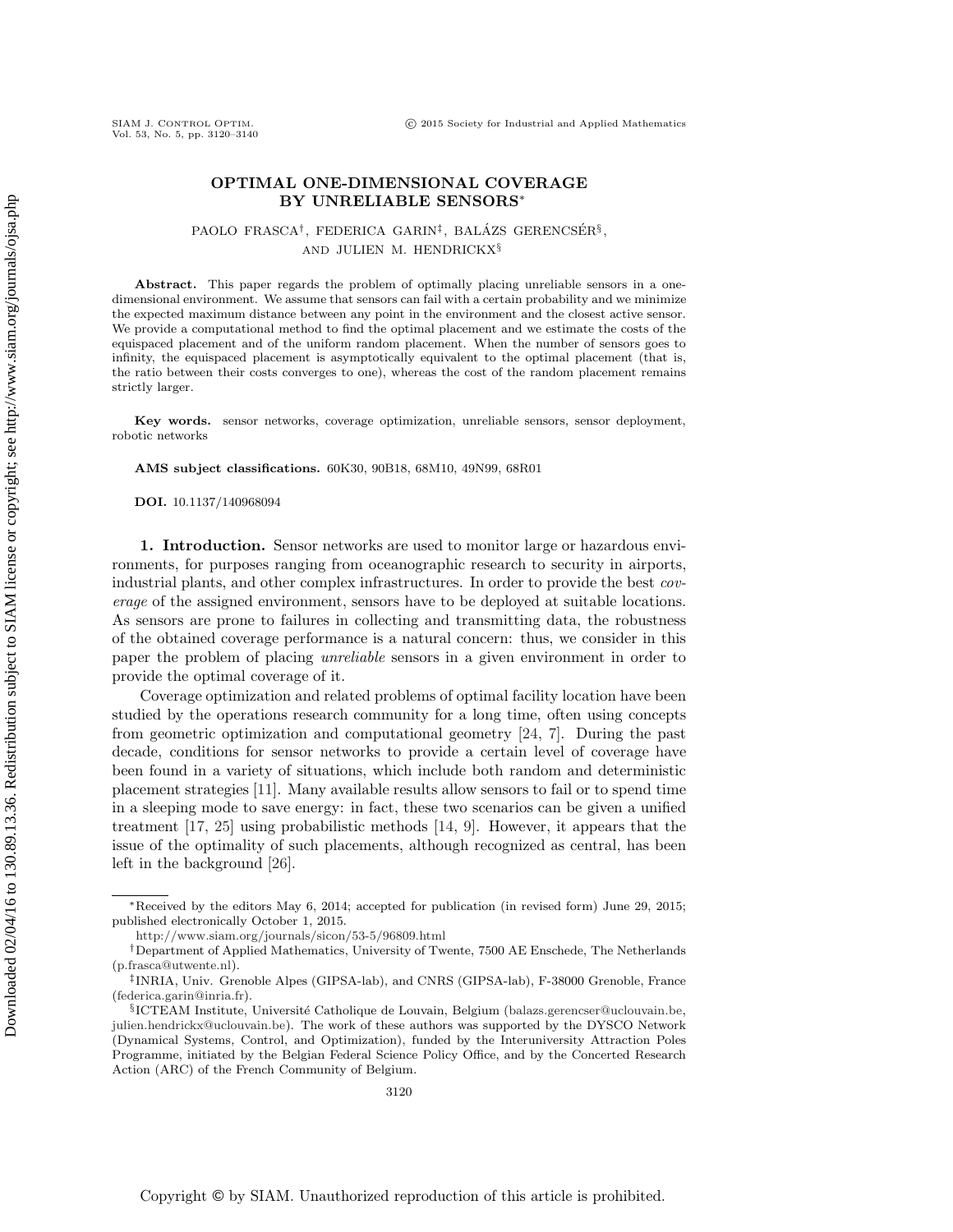Control scientists have also become interested in these topics, after realizing that feedback control can enable the autonomous deployment of self-propelled sensors [\[15\]](#page-20-6). The main references for this research are the book  $[2]$  and the related papers  $[5, 4]$  $[5, 4]$  $[5, 4]$ , while very recent developments include [\[1,](#page-19-5) [21,](#page-20-7) [18,](#page-20-8) [19\]](#page-20-9). Most literature from the control community assumes sensors to behave reliably, but recent results are making clear that this assumption is not free from risks. In fact, sensor failures deteriorate the performance of the sensor network and it is not even clear if optimal solutions derived for the case without failures retain good properties in other cases. Indeed, simulations reported in [\[16\]](#page-20-10) show the solutions that are optimal in the presence of failure are qualitatively different from those optimal in the fully reliable case.

The commonsense countermeasure to failing sensors is adding some redundancy and letting more than one sensor be "responsible" for covering a certain region of the environment, so that they can back up each other in case a failure occurs. To this aim, sensors can cluster into groups, such that the members of each group have the same location. This approach has been exploited by Cortés  $[3]$ , under the assumption that the number of failed sensors is precisely *known*. As a consequence, the number of clusters in the optimal solution is directly determined by this number.

In this paper, we consider the problem of *optimal disk-coverage in a onedimensional environment by unreliable sensors*, under a probabilistic failure model that does not assume any a priori information about the number or the location of the failures. Instead, we assume that sensors fail independently and with the same probability. We then aim to minimize, in expectation, the largest distance between a point in the environment and an active sensor.

This cost function was already used in [\[3\]](#page-19-6), which was motivated by random field estimation [\[13\]](#page-20-11). It is consistent with the spirit of standard coverage questions in sensor networks, in which one is interested in guaranteeing a full coverage of the environment using a given number of sensors with a certain coverage radius [\[17,](#page-20-2) [23\]](#page-20-12). Note that it also corresponds to the classical problem of facility location, where a number of facilities have to service customers in a given area and want to optimize the worst-case servicing delay [\[2,](#page-19-2) Chap. 2].

Regarding the choice of the environment, most prior works about sensor networks have chosen two-dimensional settings. In contrast, our choice of working in dimension one allows us to achieve sharper characterizations and results about optimality, both asymptotical and for finite networks. Results of this kind are scarce in the literature, even if one-dimensional settings have often been studied, both in classical [\[14\]](#page-20-4) and recent works [\[19,](#page-20-9) [20\]](#page-20-13).

Our first result—Theorem [1—](#page-3-0)states that the problem at hand is equivalent to a linear program, albeit with a number of variables growing exponentially with the number of sensors. This fact allows for a computational solution that is tractable if the number of sensors is not large. Second, we show that for a large number of sensors  $n$ , the cost of the equispaced placement decreases to zero with leading term  $\frac{1}{2 \log p^{-1}} \frac{\log n}{n}$ , where  $p$  is the probability of failure. In Theorem [2,](#page-4-0) we provide analytic bounds on the optimal cost and prove that the equispaced placement is nearly optimal: the ratio between its cost and the optimal cost tends to 1 when  $n$  grows. By contrast, we show in Theorem [13](#page-10-0) that a random placement has a larger cost of order  $\frac{1}{2(1-p)} \frac{\log n}{n}$ . The almost optimality of the deterministic placement and its strict difference from the random placement had not been noticed before in the literature.

Our analysis also bear consequences for the failure model adopted by Cortés [\[3\]](#page-19-6): for instance, we show that the equispaced placement is nearly optimal in this case as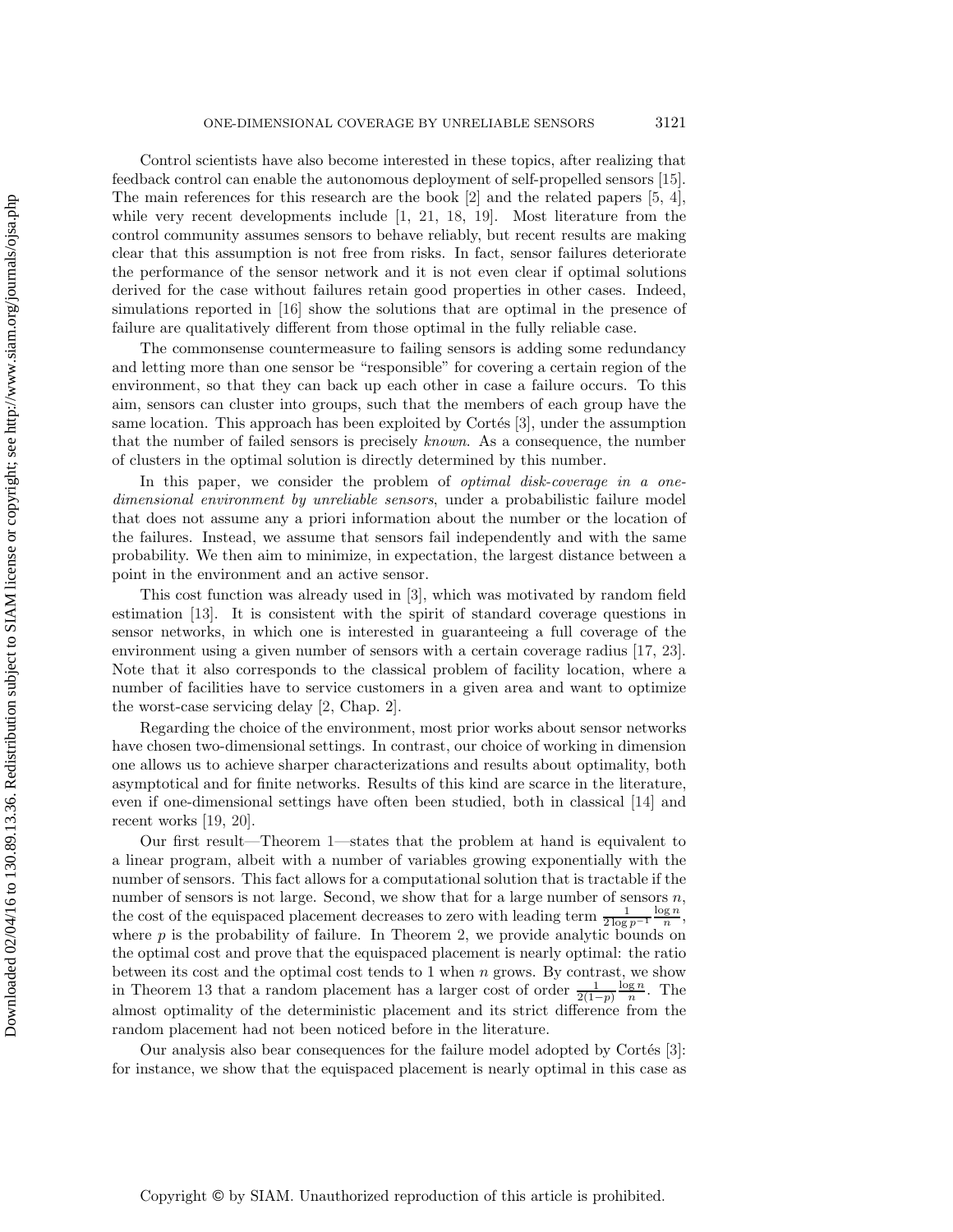well. Finally, we note that our results extend and refine those recently presented by some of the authors in [\[10\]](#page-20-14), where a similar model of unreliable coverage was proposed.

**Paper structure.** The rest of the paper is organized as follows. The formal definition of the problem is presented in section [2.](#page-2-0) Translation to a linear optimization problem is shown in section [3.](#page-3-1) In section [4](#page-4-1) we assess the performance of the equispaced placement. In section [5](#page-9-0) we analyze the special cases when the failure probabilities are close to 0 or to 1. Section [6](#page-10-1) deals with the case of random sensor placement. In section [7](#page-12-0) we adapt our results to the failure model by Cortés. Conclusions are drawn in section [8.](#page-14-0)

<span id="page-2-0"></span>**2. Problem definition.** We assume that we have a set of sensors indexed in  $[n] = \{1, \ldots, n\}$  which have to cover the interval [0, 1]. Since sensors may fail, we consider for each placement  $x \in [0, 1]^n$  the coverage cost defined as the largest distance between a point in [0, 1] and its closest *active* (not failing) sensor. To formalize this notion, we let A denote the set of active sensors: we will use  $|A|$  to denote the cardinality of  $A$  and  $A_k$  to denote the kth smallest index present in the set  $A$ , for  $k = 1, \ldots, |A|$ . We also call  $x_A \in [0,1]^{|A|}$  the restriction of the vector x to those entries for which the corresponding sensors are active. The cost incurred when the set of sensors A is active is thus

(1) 
$$
C_0(x_A) = \max_{s \in [0,1]} \min_{j \in A} |s - x_j|.
$$

To be formally complete, we assign the arbitrary cost  $C_0(x_{\phi}) = 1$  to the situation where all sensors fail. This convention has no effect when we seek to optimize the locations of the sensors, as locations are irrelevant when they all fail. Observe that if no sensor fails  $(A = [n])$ , then the cost [\(1\)](#page-2-1) reduces to

<span id="page-2-4"></span><span id="page-2-2"></span><span id="page-2-1"></span>
$$
C_0(x) = \max_{s \in [0,1]} \min_{j \in [n]} |s - x_j|.
$$

In this case, it is known that the equispaced placement of  $n$  sensors, namely,

(2) 
$$
x^{eq} = \frac{1}{2n}(1, 3, \dots, 2n - 1),
$$

is the optimal solution and achieves a cost  $C_0(x^{eq}) = \frac{1}{2n}$ . Since we assume that failures are random, we define the event  $E_A = \{A \text{ is the set of active sensors}\}\$ and we consider the *expected value* of the cost  $C_0$ , which is

(3) 
$$
C(x) = \sum_{A \subseteq [n]} \Pr(E_A) C_0(x_A),
$$

where  $Pr(E_A)$  is the probability of  $E_A$ . In the rest of this paper, with the exception of section [7,](#page-12-0) we assume that each sensor fails with probability  $p$ , independently from the others. Consequently,

<span id="page-2-3"></span>(4) 
$$
\Pr(E_A) = p^{n-|A|}(1-p)^{|A|}.
$$

We are then ready to formally state our optimization problem.

**PROBLEM 1** (independent failures). For given  $p \in (0,1)$  and  $n \in \mathbb{N}$ , find  $x^* \in$  $[0, 1]$ <sup>n</sup> that minimizes the cost [\(3\)](#page-2-2) with [\(4\)](#page-2-3).

In what follows we assume, for simplicity and without losing generality, that  $x$  is ordered  $x_1 \leq x_2 \leq \cdots \leq x_n$ . This assumption implies that

<span id="page-2-5"></span>(5) 
$$
C_0(x_A) = \max \left\{ x_{A_1}, 1 - x_{A_{|A|}}, \max_{k=1,\dots,|A|-1} \frac{1}{2} (x_{A_{k+1}} - x_{A_k}) \right\}.
$$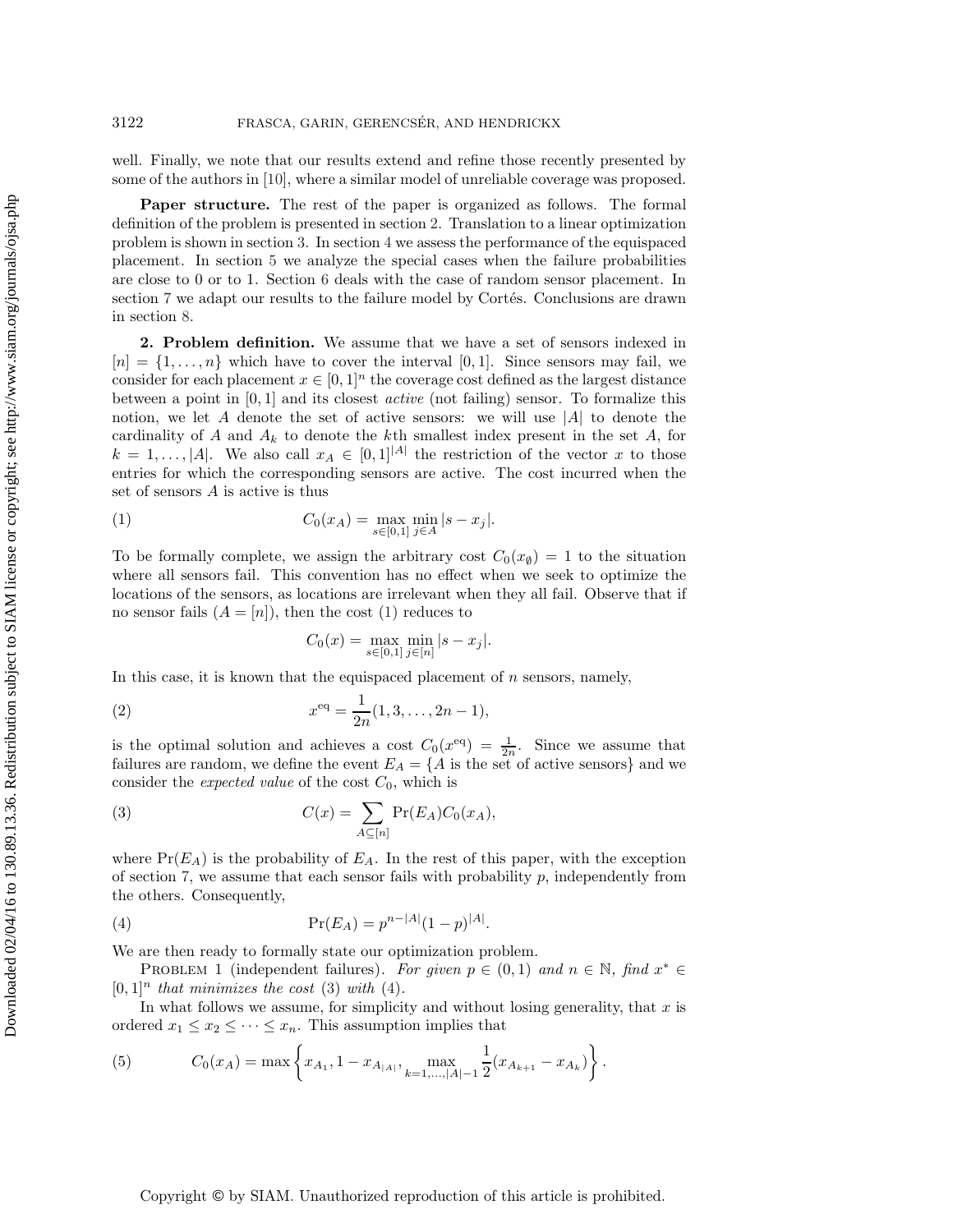<span id="page-3-1"></span>**3. Formulation as a linear program.** A solution of Problem [1](#page-2-4) can be numerically computed by means of the following result, which shows its equivalence to a suitable linear program.

<span id="page-3-0"></span>THEOREM 1 (linear program). Let  $n \in \mathbb{N}$  and  $p \in (0,1)$ . The (ordered) vector x<sup>∗</sup> ∈ [0, 1]<sup>n</sup> *is an optimal solution of Problem* [1](#page-2-4) *if and only if there exists a vector*  $w^* \in \mathbb{R}^{2^n-1}$  *such that*  $(x^*, w^*)$  *is an optimal solution to the following linear program:* 

<span id="page-3-2"></span>(6) 
$$
\min \sum_{A \neq \emptyset} \Pr(E_A) w_A
$$

s.t.

<span id="page-3-3"></span>(7) 
$$
0 \le x_1 \le \cdots \le x_n \le 1,
$$
  
and  $\forall A \subseteq [n], A \neq \emptyset$ ,

<span id="page-3-4"></span>(8) 
$$
w_A \geq \frac{1}{2}(x_{A_{k+1}} - x_{A_k}) \text{ for } k = 1, ..., |A| - 1,
$$

<span id="page-3-5"></span>(9) 
$$
w_A \ge x_{A_1}, w_A \ge 1 - x_{A_{|A|}}.
$$

*Proof.* As the constant term  $Pr(E_{\emptyset})$  can be ignored when looking for the x minimizing  $C(x)$ , Problem [1](#page-2-4) is equivalent to

$$
\min_{x_1 \le \dots \le x_n} \sum_{A \subseteq [n], A \ne \emptyset} \Pr(E_A) C_0(x_A).
$$

Since  $Pr(E_A) \geq 0$  for every A, this problem is in turn equivalent to

$$
\min_{x_1 \leq \dots \leq x_n} \sum_{A \subseteq [n], A \neq \emptyset} \Pr(E_A) w_A \text{ s.t. } w_A \geq C_0(x_A) \text{ for every } A \neq \emptyset,
$$

that is, to [\(6\)](#page-3-2) under the constraints [\(7\)](#page-3-3) and  $w_A \geq C_0(x_A)$  for every  $A \neq \emptyset$ . Thanks to [\(5\)](#page-2-5), the constraint  $w_A \geq C_0(x_A)$  can be separated in  $w_A \geq x_{A_1}, w_A \geq (1 - x_{A_{|A|}})$ , and  $w_A \geq \frac{1}{2}(x_{A_{k+1}} - x_{A_k})$  for  $k = 1 \ldots, |A| - 1$ , that is, in [\(8\)](#page-3-4) and [\(9\)](#page-3-5), which achieves our proof.

The formulation as a linear program implies that the optimal solution corresponds to one of the vertices of the polytope defined by the constraints. Unfortunately, the number of such constraints is exponentially large in the number of sensors and thus the program becomes quickly intractable. Nevertheless, we are able to calculate the optimal placements as long as  $n$  is not too large. In Figure [1](#page-4-2) we illustrate the evolution of the optimal placement for Problem [1](#page-2-4) as a function of  $p$ . We can see that the dependence on  $p$  is rather complex and it is not clear how, or if, one could provide a simple exact description of the optimal location of the sensors as a function of  $n$  and p. Still, in section [5](#page-9-0) we will show that the equispaced placement is optimal when  $p$  is near 0 and a single cluster at  $1/2$  is optimal when p is near 1.

Observe that the optimal x is a piecewise constant function of  $p$ . This feature can actually be explained by the structure of the linear program in Theorem [1.](#page-3-0) Indeed, one can see that the constraints do not depend on  $p$ , which affects only the cost function. For any p, one can thus always find an optimal  $(x^*, w^*)$  among the finitely many vertices of the polytope defined by these constraints. It is therefore natural to observe only finitely many different optimal solutions.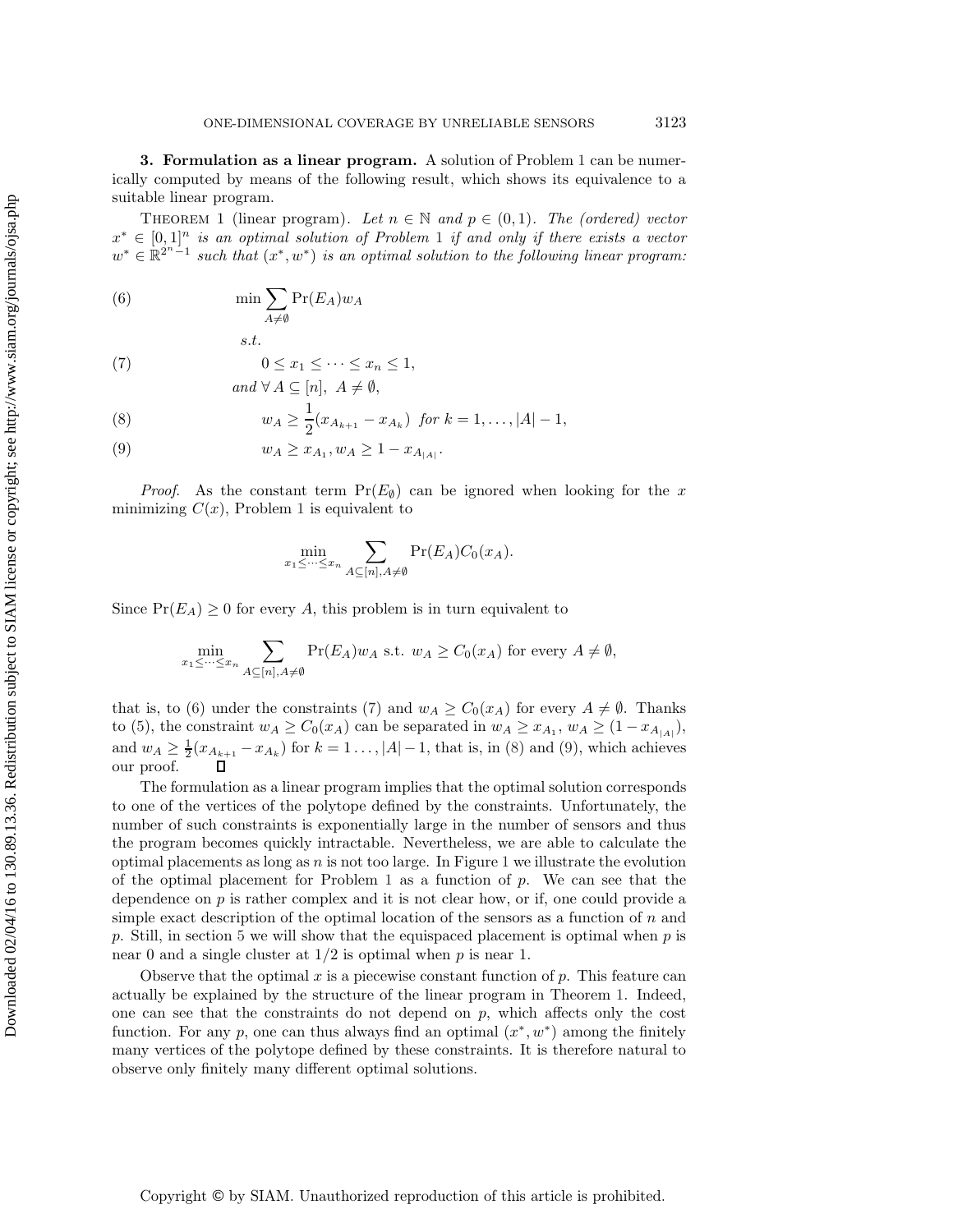

<span id="page-4-2"></span>FIG. [1](#page-2-4). *Optimal sensor placement for Problem* 1 *for*  $n = 12$  *sensors and varying*  $p$ *.* 

<span id="page-4-1"></span>**4. Performance of the equispaced placement.** The difficulty of providing explicit formulas or efficient computational methods to solve Problem [1](#page-2-4) motivates us to investigate the properties of simple near-optimal solutions. We concentrate on the equispaced placement, which we have seen to be optimal in the case of no failures, achieving a cost  $C_0(x^{eq}) = \frac{1}{2n}$ . In the case of positive failure probability, we can prove that the cost of the equispaced placement is nearly optimal.

<span id="page-4-3"></span><span id="page-4-0"></span>THEOREM 2 (cost of equispaced). Let  $p \in (0,1)$  and let  $x^*$  denote the optimal *placement for this* p*. Then,*

(10) 
$$
C(x^{\text{eq}}) = \frac{1}{2 \log p^{-1}} \frac{\log n}{n} + O\left(\frac{1}{n}\right) \qquad \text{for } n \to \infty
$$

<span id="page-4-4"></span>*and for every*  $n \in \mathbb{N}$ 

(11) 
$$
C(x^{eq}) \leq C(x^*) + \frac{p}{1-p}\frac{2}{n}.
$$

Equation  $(10)$  is illustrated in Figure [2](#page-10-2) (section [6\)](#page-10-1). A few relevant observations follow from this theorem: (i) the order of growth of  $C(x^{eq})$  is worse than the order of  $C_0(x^{eq})$  only by a logarithmic factor; (ii)  $x^{eq}$  asymptotically achieves the optimal cost, since  $\frac{C(x^{eq})}{C(x^*)} \to 1$ ; and (iii) the difference in cost between  $x^{eq}$  and the optimum can be estimated at finite  $n$ , too. Consequently, the equispaced placement can be seen as a valid heuristic solution when finding an exact solution proves to be intractable. Note, however, that the difference appearing in [\(11\)](#page-4-4) is rather high when the failure probability  $p$  is close to 1. This is in line with the observation that the cluster placement at  $1/2$  can be optimal for n not too large while p is fixed. This phenomenon is treated in detail later in Proposition [10.](#page-9-1)

The rest of this section is devoted to proving Theorem [2.](#page-4-0) We first prove [\(10\)](#page-4-3) in section [4.1:](#page-5-0) its proof is based on classical results about the properties of the runs of consecutive ones in sequences of Bernoulli trials. Next, in section [4.2](#page-6-0) we prove [\(11\)](#page-4-4); the proof of this formula relies on an alternative version of Problem [1](#page-2-4) defined on the circle, for which the equispaced solution is actually optimal.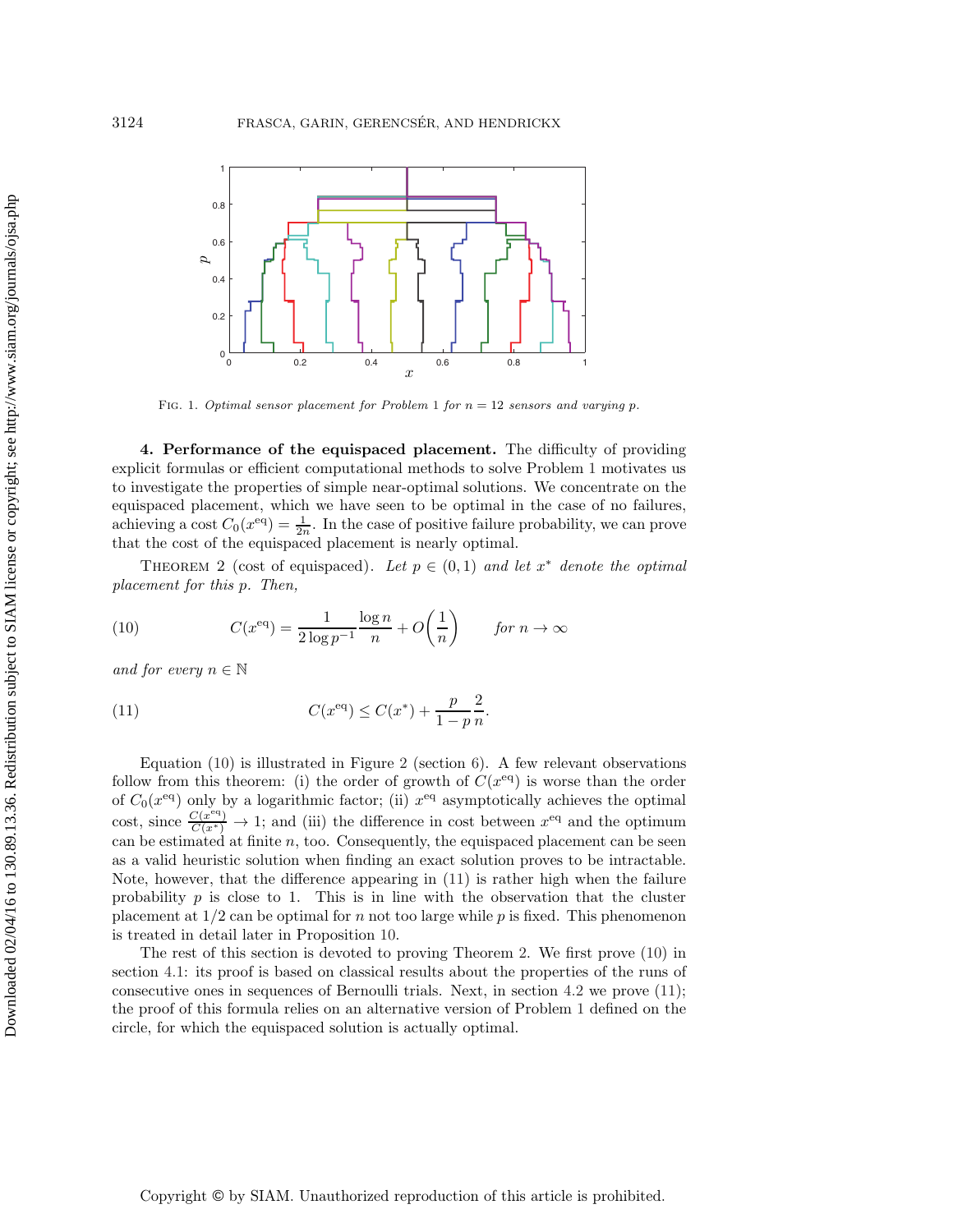<span id="page-5-0"></span>**4.1.** Longest runs of failures and proof of  $(10)$ . Let  $R_n$  be the maximum number of sensors which fail "in a row," i.e., the length of the longest run of failures over *n* sensors. The random variable  $R_n$  is closely related to the cost, as we detail below. On the other hand, the distribution of  $R_n$  and its asymptotic behavior for large n are well studied in the literature, due to their relevance in combinatorics [\[8\]](#page-19-7). The following lemma, taken from [\[12\]](#page-20-15), characterizes the asymptotic behavior of  $\mathbb{E}[R_n]$ .

LEMMA 3. Let  $R_n$  be defined as above and  $p \in (0,1)$ . Then, for  $n \to \infty$ ,

$$
\mathbb{E}[R_n] = \frac{1}{\log p^{-1}} \log n + \frac{\log(1-p)}{\log p^{-1}} + \frac{\gamma}{\log p^{-1}} - \frac{1}{2} + r_p(n) + o(1),
$$

*where*  $\gamma$  *is the Euler–Mascheroni constant and*  $r_p(n)$  *is a periodic function which remains bounded and, more precisely, satisfies for all* n

<span id="page-5-1"></span>
$$
|r_p(n)| \le \frac{1}{2\pi} \sqrt{\theta} \frac{e^{-\theta}}{(1 - e^{-\theta})^2} \quad \text{with } \theta = \frac{\pi^2}{\log p^{-1}}.
$$

Recall that we denote by A the set of active sensors and that the sensors are sorted according to their location. The cost  $C(x<sup>eq</sup>)$  is tightly related with the lengths of runs of failures and in particular the maximum run-length. For a given set A of active sensors, denote by  $R$  the longest run-length of failures for that set  $A$  (elements of  $[n]$  not in A): R is thus the realization of  $R_n$  corresponding to A. Notice that if  $1 \in A$  and  $n \in A$ , then the coverage cost is precisely determined by the longest run of failures, since  $C_0(x_A^{\text{eq}}) = \frac{R+1}{2n}$ . However, when a failure occurs in sensor 1 or n (or both), the runs of failures involving border sensors contribute to the cost by a larger amount. Denote by  $L_i$  and  $L_f$  the lengths of the runs of failures involving the initial sensor 1 and the final sensor n, respectively, namely,  $L_i = A_1 - 1$  and  $L_f = n - A_{|A|}$ for  $A \neq \emptyset$  and  $L_i = L_f = n$  for  $A = \emptyset$ . Now notice that, for all  $A \neq \emptyset$ ,

$$
C_0(x_A^{\text{eq}}) = \max\left\{\frac{R+1}{2n}, \frac{2L_i+1}{2n}, \frac{2L_f+1}{2n}\right\}.
$$

For the case where  $A = \emptyset$ , recall that  $C_0(x_{\emptyset}^{eq}) = 1$ . Hence, for all A, we have the following bounds:

$$
C_0(x_A^{\text{eq}}) \ge \frac{R+1}{2n}
$$

and

$$
C_0(x_A^{\text{eq}}) \le \max\left\{\frac{R+1}{2n}, \frac{2L_i+1}{2n}, \frac{2L_f+1}{2n}\right\} \le \frac{R+1}{2n} + \frac{2L_i+1}{2n} + \frac{2L_f+1}{2n}.
$$

The bounds on the averaged cost  $C(x^{eq})$  are then obtained by taking the expectation. Notice that with the failure model from Problem [1](#page-2-4) the maximum run-length R is the above-described random variable  $R_n$ , and hence its average satisfies Lemma [3.](#page-5-1) For the initial and final run-lengths, they are truncated geometric random variables in the following sense. Let  $X$  be a geometric random variable of parameter  $p$ , namely,  $Pr(X = k) = p^{k}(1-p)$ . Now notice that  $Pr(L_i = k)$  and  $Pr(L_f = k)$  are equal to Pr(X = k) for  $k < n$ , to Pr(X  $\geq n$ ) for  $k = n$ , and to 0 for larger k, so that  $\mathbb{E}L_i = \mathbb{E}L_f \leq \mathbb{E}X = \frac{p}{1-p}.$ 

We can now conclude the proof: for the lower bound

$$
C(x^{\text{eq}}) \ge \frac{\mathbb{E}R_n + 1}{2n} = \frac{1}{2n} \left( \frac{1}{\log p^{-1}} \log n + O(1) \right) \quad \text{for } n \to \infty,
$$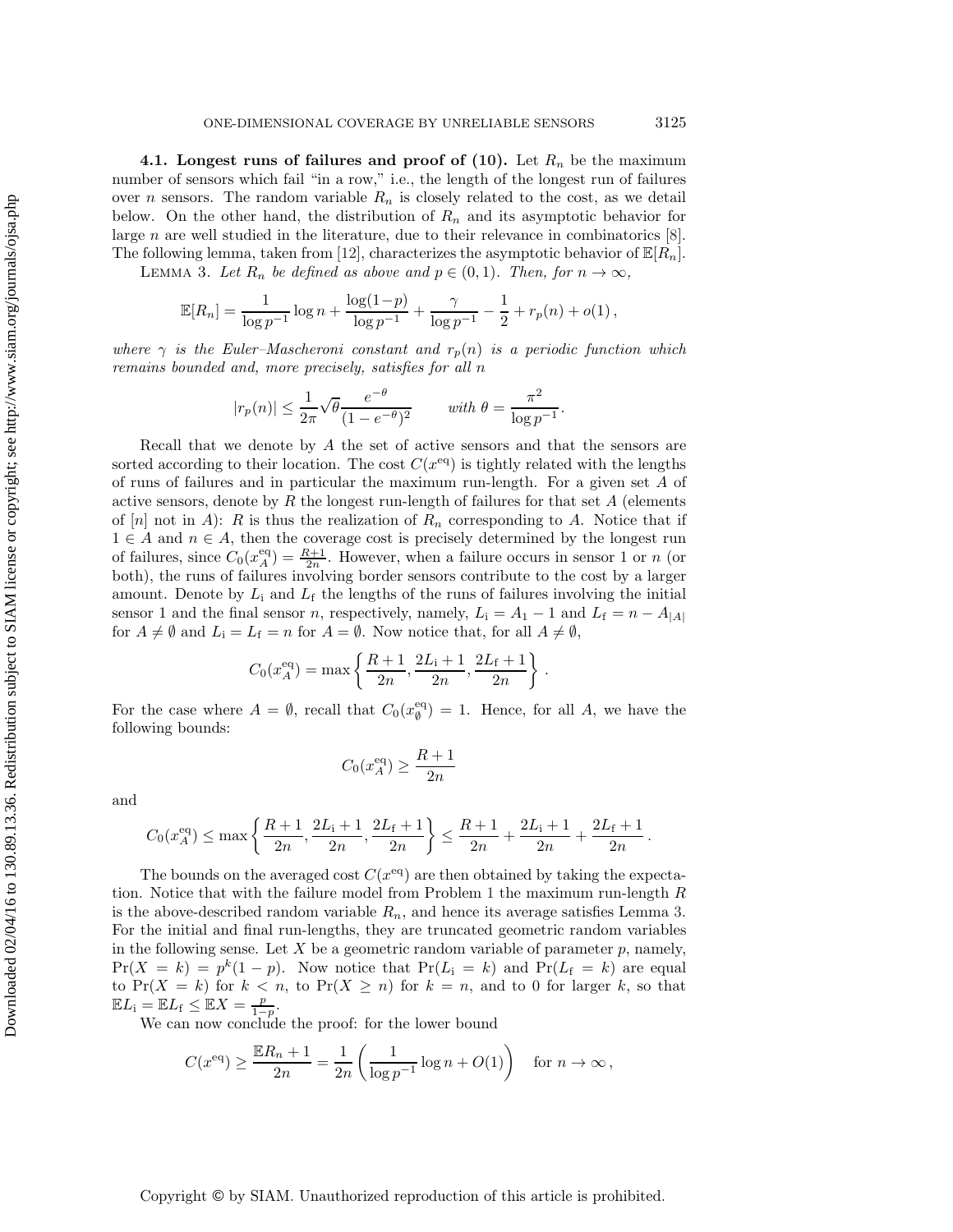while for the upper bound

<span id="page-6-1"></span>
$$
C(x^{\text{eq}})\leq \frac{\mathbb{E}R_n+1}{2n}+2\frac{2\mathbb{E}X+1}{2n}=\frac{1}{2n}\left(\frac{1}{\log p^{-1}}\log n+O(1)\right)\text{ for } n\to\infty\,.
$$

<span id="page-6-0"></span>**4.2. Coverage on a circle and proof of [\(11\)](#page-4-4).** In order to complete the proof of Theorem [2](#page-4-0) we introduce a proxy model. Instead of covering the unit interval, this time we attempt to find a good coverage on a circle with circumference 1. If we represent the locations by values in  $[0, 1]$ , this means that the distance between two points  $x, y \in [0, 1]$  is  $\min(|y - x|, 1 - |y - x|)$ . Employing this distance to determine the cost as in [\(1\)](#page-2-1) leads to define the following problem.

PROBLEM 2 (independent failures—circle). For given  $p \in (0,1)$  and  $n \in \mathbb{N}$ , find  $x \in [0,1]^n$  that minimizes  $\tilde{C}(x) = \sum_{A \subseteq [n]} Pr(E_A) \tilde{C}_0(x_A)$ , where  $Pr(E_A) = p^{n-|A|} (1-p)^n$  $(p)^{|A|}$  *and* 

(12) 
$$
\tilde{C}_0(x) = \max \left\{ \frac{1}{2} (1 - x_n + x_1), \max_{i=1,\dots,n-1} \frac{1}{2} (x_{i+1} - x_i) \right\}.
$$

Problem [2](#page-6-1) can also be formulated as a linear problem; a result similar to Theorem [1](#page-3-0) with a minor modification to constraints [\(9\)](#page-3-5) can be proved exactly in the same way.

COROLLARY 4 (linear program—circle). Let  $n \in \mathbb{N}$  and  $p \in (0,1)$ . The (ordered) *vector*  $x^*$  ∈ [0, 1]<sup>n</sup> *is the optimal solution of Problem* [2](#page-6-1) *if and only if there exists a vector*  $w^* \in \mathbb{R}^{2^{n}-1}$  *such that*  $(x^*, w^*)$  *is an optimal solution to the following linear program:*

$$
\min \sum_{A \neq \emptyset} \Pr(E_A) w_A
$$
  
s.t.  

$$
0 \le x_1 \le x_2 \le \dots \le x_n \le 1,
$$
  
and  $\forall A \subseteq [n], A \neq \emptyset,$   

$$
w_A \ge \frac{1}{2} (x_{A_{k+1}} - x_{A_k}) \text{ for } k = 1, ..., |A| - 1,
$$
  
(13)  

$$
w_A \ge \frac{1}{2} (1 - x_{A_{|A|}} + x_{A_1}).
$$

We now show that the equispaced solution  $x^{eq}$  is the optimal sensor placement for the circle. We will then relate it to the original problem on the line.

<span id="page-6-2"></span>PROPOSITION 5 (optimal solution—circle). *The equispaced sensor placement*  $x^{eq}$ *is the only optimal sensor placement (up to translation) on the circle for Problem* [2](#page-6-1)*.*

*Proof*. The linear program nature of the problem allows us to combine different sensor placements. Given  $(x, w)$  and  $(x', w')$  we may form  $(\frac{x+x'}{2}, \frac{w+w'}{2})$ . This is a valid point of the polytope of constraints, and the cost is between the cost of the two initial placements. On the other hand, using the symmetry of the circle it follows that the rotation of  $x$  (formally a translation modulo 1) does not change the associated  $cost,$  even though  $w$  may need to be changed appropriately. Without loss of generality, we assume thus  $x_1 = 0$ .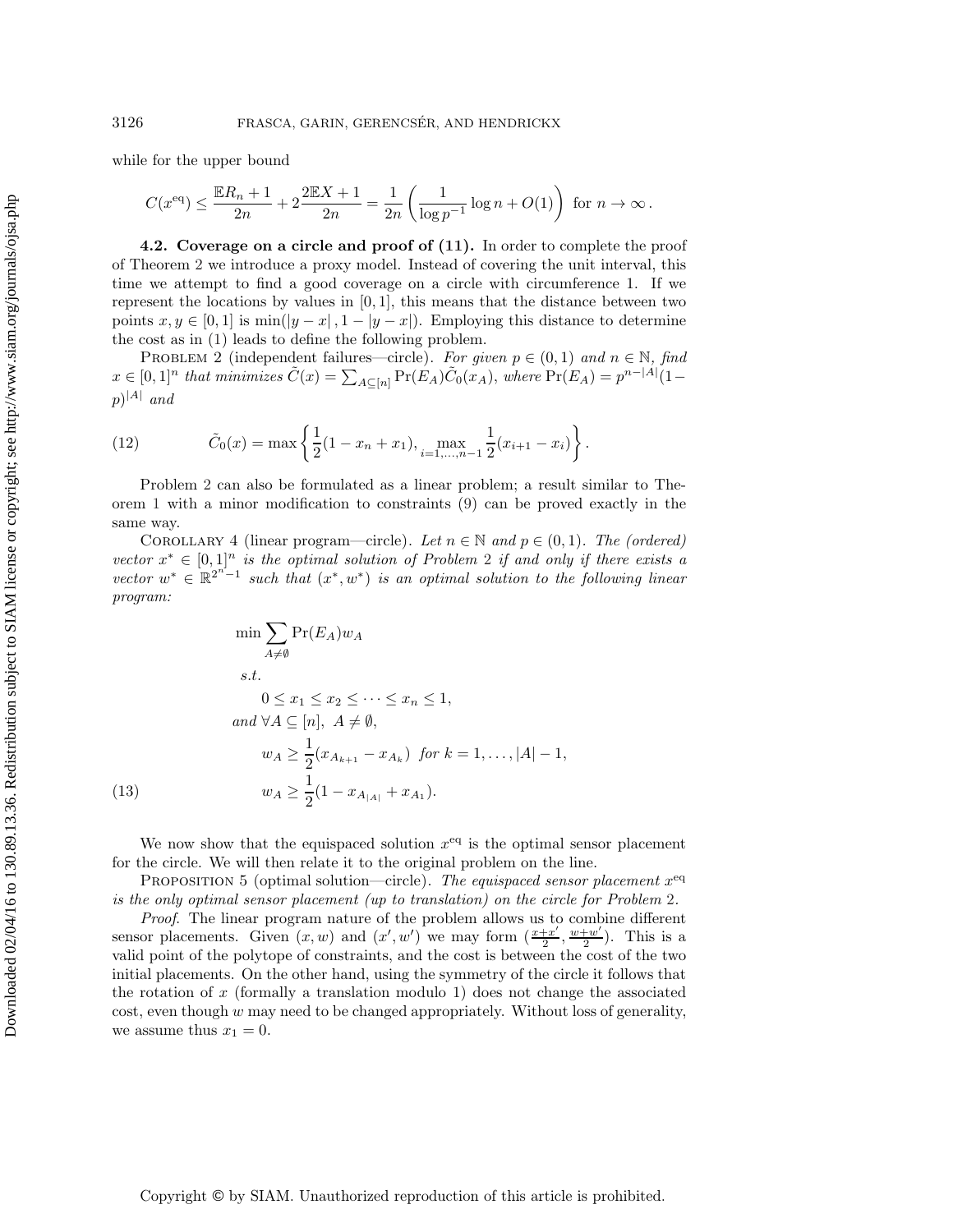Let us fix an initial  $(x, w)$  and define the rotated versions  $x^1, x^2, \ldots, x^n$  such that  $x_k$  becomes  $(x^k)_1 = 0$  after rotation and re-indexing. For every  $x^k$  we have the corresponding best  $w^k$  which all give the same cost. We want a closer look on their average,

$$
(x^*, w^*) = \left(\frac{1}{n}\sum_{k=1}^n x^k, \frac{1}{n}\sum_{k=1}^n w^k\right).
$$

Using our previous observations, this is a valid sensor placement and  $w^*$  has the same cost as any  $w^k$ . But what is this  $x^*$ ? Let us check the distance of two consecutive sensors (out-of-bound indices and distances have to be interpreted appropriately):

$$
x_{i+1}^* - x_i^* = \frac{1}{n} \sum_{k=1}^n (x_{i+1}^k - x_i^k) = \frac{1}{n} \sum_{k=1}^n (x_{k+i} - x_{k+i-1}) = \frac{1}{n}.
$$

Therefore  $x^* = x^{\text{eq}}$ . This already shows that the equispaced placement is optimal. We now show that it is the only optimal solution.

For the sensor placement  $x^*$  the accompanying  $w^*$  is not necessarily the best possible. We claim that whenever  $x^1$  is not equispaced, there is a  $\tilde{w}^*$  such that  $(x^*, \tilde{w}^*)$  is valid and strictly cheaper than  $(x, w)$ . When x is not equispaced, it means that there are two consecutive sensors which are more than  $1/n$  apart. In other words,  $w_{[n]} > 1/(2n)$ . By the construction above, we get  $w_{[n]}^* = w_{[n]} > 1/(2n)$ . On the other hand, we know that we can decrease  $w_{[n]}^*$  to  $1/(2n)$  for the equispaced placement without violating any constraints. Define

$$
\tilde{w}_{[n]}^* = 1/(2n),
$$
  

$$
\tilde{w}_A^* = w_A^*
$$
 otherwise.

This way  $(x^*, \tilde{w}^*)$  is a valid point of the polytope. The costs of the different settings compare as follows:

$$
\tilde{C}(x) = \Pr(E_{\emptyset}) + \sum_{A \neq \emptyset} \Pr(E_A) w_A = \Pr(E_{\emptyset}) + \sum_{A \neq \emptyset} \Pr(E_A) w_A^*
$$
  
\n
$$
\geq \Pr(E_{\emptyset}) + \sum_{A \neq \emptyset} \Pr(E_A) \tilde{w}_A^* \geq \tilde{C}(x^*).
$$

This becomes a strict inequality whenever  $Pr([n]) > 0$ . Consequently  $Pr([n]) > 0$  is a sufficient condition for  $x^* = x^{\text{eq}}$  to be the strong optimum. This condition obviously holds for independent failures, which concludes our proof. Д

<span id="page-7-0"></span>*Remark* 6. The same proof shows that  $x^{eq}$  is an optimal sensor placement for any variation of Problem [2](#page-6-1) where  $Pr(E_A)$  is independent of the positions of the sensors and invariant under permutation. Moreover, if there is a nonzero probability that all sensors are active, it is the only optimal placement, up to translations.

Next, we show that the optimal cost of our initial Problem [1](#page-2-4) lies between the cost  $\tilde{C}(x^{eq})$  of the (optimal) equispaced solution  $x^{eq}$  for Problem [2](#page-6-1) on the circle and the cost  $C(x^{eq})$  of the same distribution for Problem [1.](#page-2-4) For this purpose, we need the following lemma providing a bound on the difference of cost for each set A of active sensors, which will also prove useful later.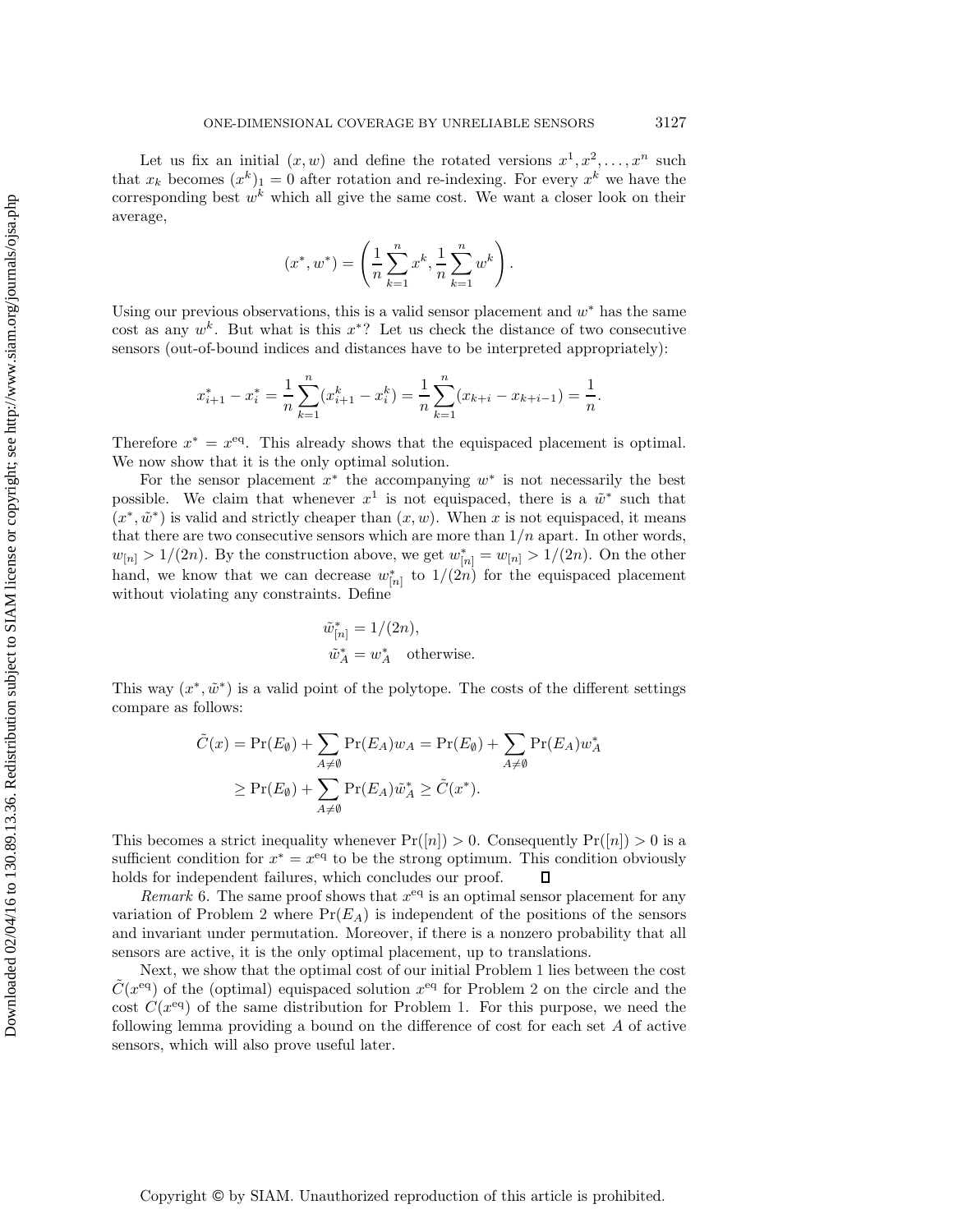<span id="page-8-2"></span>LEMMA 7. Let  $A$  be a nonempty set of active sensors and  $x_A$  their positions. *There holds*  $\tilde{C}_0(x_A) \leq C_0(x_A)$ , *Moreover, if*  $\tilde{C}_0(x_A) < C_0(x_A)$ , *then*  $C_0(x_A)$  $\max\{x_{A_1}, 1-x_{A_{|A|}}\}.$ 

*Proof*. Consider [\(5\)](#page-2-5). Adding the average of the first two terms in the set on which the maximum is taken does not affect the value of the maximum. We have therefore (14)

$$
C_0(x_A) = \max \left\{ x_{A_1}, (1 - x_{A_{|A|}}), \frac{1}{2}(1 + x_{A_1} - x_{A_{|A|}}), \max_{k=1,\dots,|A|-1} \frac{1}{2}(x_{A_{k+1}} - x_{A_k}) \right\}.
$$

Observe that every quantity appearing in the definition

(15) 
$$
\tilde{C}_0(x_A) = \max\left\{\frac{1}{2}(1 + x_{A_1} - x_{A_{|A|}}), \max_{k=1,\dots,|A|-1} \frac{1}{2}(x_{A_{k+1}} - x_{A_k})\right\}
$$

also appears in [\(14\)](#page-8-0). Therefore, we have  $\tilde{C}_0(x) \leq C_0(x_A)$ . Moreover, in case this inequality is strict,  $C_0(x_A)$  must be equal to one of the elements that appear in [\(14\)](#page-8-0) but not in [\(15\)](#page-8-1), that is, either  $x_{A_1}$  or  $1 - x_{A_{|A|}}$ .  $\Box$ 

<span id="page-8-3"></span>Lemma 8. *Let* x<sup>∗</sup> *be an optimal solution to Problem* [1](#page-2-4) *for given* n *and* p*. There holds*

<span id="page-8-1"></span><span id="page-8-0"></span>
$$
\tilde{C}(x^{\text{eq}}) \le \tilde{C}(x^*) \le C(x^*) \le C(x^{\text{eq}}).
$$

*Proof.* The inequality  $C(x^*) \leq C(x^{eq})$  follows from the optimality of  $x^*$  for Problem [1.](#page-2-4) Similarly,  $\tilde{C}(x^{eq}) \leq \tilde{C}(x^*)$  follows from the optimality of  $x^{eq}$  for Problem [2](#page-6-1) proved in Theorem [5.](#page-6-2) Finally, since  $C(x) - \tilde{C}(x) = \sum_{A \neq \emptyset} Pr(E_A)(C_0(x_A) - \tilde{C}_0(x_A)),$ it follows from Lemma [7](#page-8-2) that  $\tilde{C}(x) \leq C(x)$  for every x, and in particular that  $C(x^*) \leq C(x)$  $C(x^*).$ П

<span id="page-8-5"></span>Thanks to Lemma [8,](#page-8-3) now we just have to evaluate the difference between the cost of the equispaced solution  $x^{eq}$  in Problems [1](#page-2-4) and [2.](#page-6-1)

LEMMA 9. For any  $n \in \mathbb{N}$ ,  $p \in (0,1)$ , there holds

<span id="page-8-4"></span>
$$
C(x^{\text{eq}}) \leq \tilde{C}(x^{\text{eq}}) + \frac{2}{n} \frac{p}{1-p}.
$$

*Proof*. We first consider a (nonempty) set of active sensors A and find a bound on the difference of cost  $C_0(x_A^{\text{eq}}) - \tilde{C}_0(x_A^{\text{eq}})$ . Observe first that  $x_i^{\text{eq}} = \frac{1}{2n}(2i-1)$  and therefore that  $\tilde{C}_0(x_A^{\text{eq}}) \ge \frac{1}{2n}$  in all cases. Suppose now that  $C_0(x_A^{\text{eq}})$  and  $\tilde{C}_0(x_A^{\text{eq}})$  are different. It follows in that case from Lemma [7](#page-8-2) that  $C(x_A^{\text{eq}}) > \tilde{C}(x_A^{\text{eq}})$  and that

$$
C_0(x_A^{\text{eq}}) = \max(x_{A_1}, 1 - x_{A_{|A|}}) = \frac{1}{2n} \max(2A_1 - 1, 1 + 2(n - A_{|A|})).
$$

Whenever  $C_0(x_A^{\text{eq}}) \neq \tilde{C}_0(x_A^{\text{eq}})$ , we have thus

(16) 
$$
C_0(x_A^{\text{eq}}) - \tilde{C}_0(x_A^{\text{eq}}) \le \frac{1}{2n} \max(2A_1 - 2, 2(n - A_{|A|}) \le \frac{1}{n}(A_1 - 1 + n - A_{|A|}).
$$

When  $C_0(x_A^{\text{eq}}) = \tilde{C}_0(x_A^{\text{eq}})$ , the inequality also holds since the right-hand side of [\(16\)](#page-8-4) is nonnegative.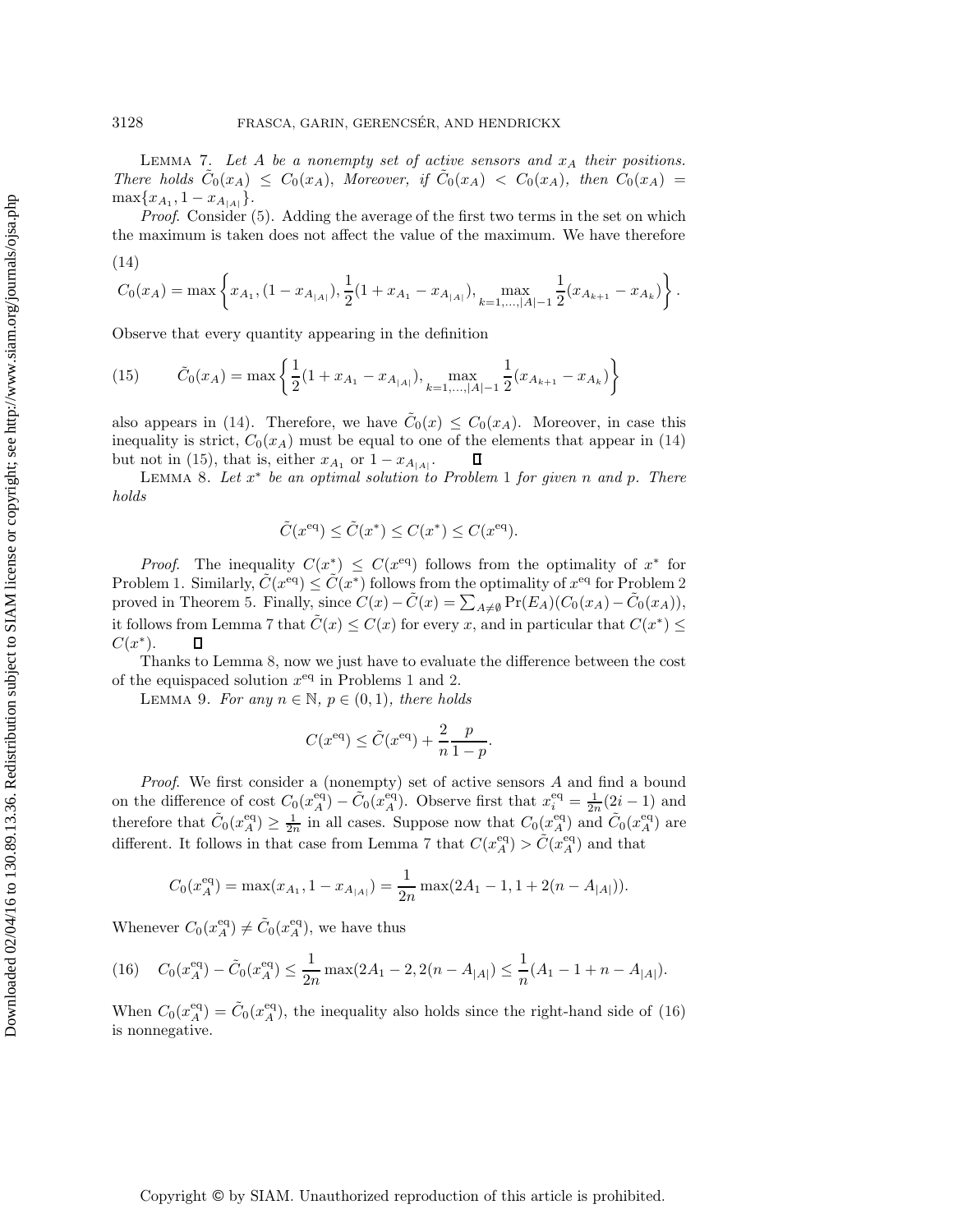We now sum the inequality [\(16\)](#page-8-4) over all events and use the symmetry of our problem to obtain

(17)  
\n
$$
C(x^{eq}) - \tilde{C}(x^{eq}) \le \frac{1}{n} \sum_{A \neq \emptyset} \Pr(E_A)(A_1 - 1) + \frac{1}{n} \sum_{A \neq \emptyset} \Pr(E_A)(n - A_{|A|})
$$
\n
$$
= \frac{2}{n} \sum_{A \neq \emptyset} \Pr(E_A)(A_1 - 1)
$$
\n
$$
= \frac{2}{n} \sum_{k=1}^n \Pr(A_1 = k)(k - 1),
$$

<span id="page-9-2"></span>where the event  $A_1 = k$  implicitly implies that A is nonempty. Observe that the probability for the kth sensor to be the first active one is  $p^{k-1}(1-p)$ . Therefore, the expression  $\sum_{k=1}^{n} Pr(A_1 = k)(k-1)$  is the expected value of a truncated geometric random variable (i.e., a geometric random variable whose value is set to 0 if it exceeds n) and is bounded by  $\frac{p}{1-p}$ . Reintroducing this into [\(17\)](#page-9-2) leads to the desired result  $C(x^{eq}) - \tilde{C}(x^{eq}) \leq \frac{2}{n} \frac{p}{1-p}.$  $\Box$ 

The inequality [\(11\)](#page-4-4) in Theorem [2](#page-4-0) follows then from the combination of Lemmas [8](#page-8-3) and [9.](#page-8-5)

<span id="page-9-0"></span>**5. Extreme values of** *p***.** In this section, we study the optimal placement when p takes on extreme values, close either to 0 or to 1. Our first result gives the optimal placements under such conditions.

<span id="page-9-1"></span>Proposition 10 (small and large p). *If* p *is in a neighborhood of* 0*, then the equispaced placement*  $x^{eq}$  *is optimal. Similarly, if* p *is in a neighborhood of* 1*, then the optimal placement is*  $x^{\text{sgl}}$ *, where*  $x_i^{\text{sgl}} = \frac{1}{2}$  *for all*  $i \in [n]$ *.* 

*Proof.* We rely on the linear program formulation in section [3.](#page-3-1) We have seen that the polytope of constraints is independent of  $p$  and that the cost vector evolves continuously with p. For  $p = 0$  we know that the unique optimal solution is  $x^{eq}$ . This means that for any other vertex  $x$  of the polytope of constraints we have

$$
C(x^{\text{eq}}) < C(x).
$$

Let us denote the set of vertices of the polytope of constraints by  $V$ . Knowing that  $V$  is finite, we get

$$
C(x^{\rm eq}) < \min_{x \in V\backslash \{x^{\rm eq}\}} C(x).
$$

The strict inequality and the continuity of the cost function with respect to p imply that, for a sufficiently small perturbation of the cost vector,  $x^{eq}$  will remain the optimal placement. In other words,  $x^{eq}$  is optimal as long as p is in a sufficiently small neighborhood of 0.

For large failure probability  $p = 1 - \varepsilon$  the most relevant events are those with just one active sensor, in the sense that any A with size two or more has  $Pr(E_A) = O(\varepsilon^2)$ . Then,

$$
C(x) = (1 - \varepsilon)^n + \varepsilon (1 - \varepsilon)^{n-1} \sum_{i=1}^n \max(x_i, 1 - x_i) + O(\varepsilon^2).
$$

This holds for any placement x, so in particular for all  $x \in V$ . Clearly  $x^{\text{sgl}}$  is strictly optimal concerning the main term  $\sum_{i=1}^{n} \max(x_i, 1-x_i)$ . Recalling that V is finite, this implies that one can find a sufficiently small  $\bar{\varepsilon}$  such that for all  $\varepsilon \leq \bar{\varepsilon}$ ,  $C(x^{\text{sgl}}) < C(x)$ for all  $x \in V \setminus \{x^{\text{sgl}}\},$  i.e.,  $x^{\text{sgl}}$  is optimal. ◨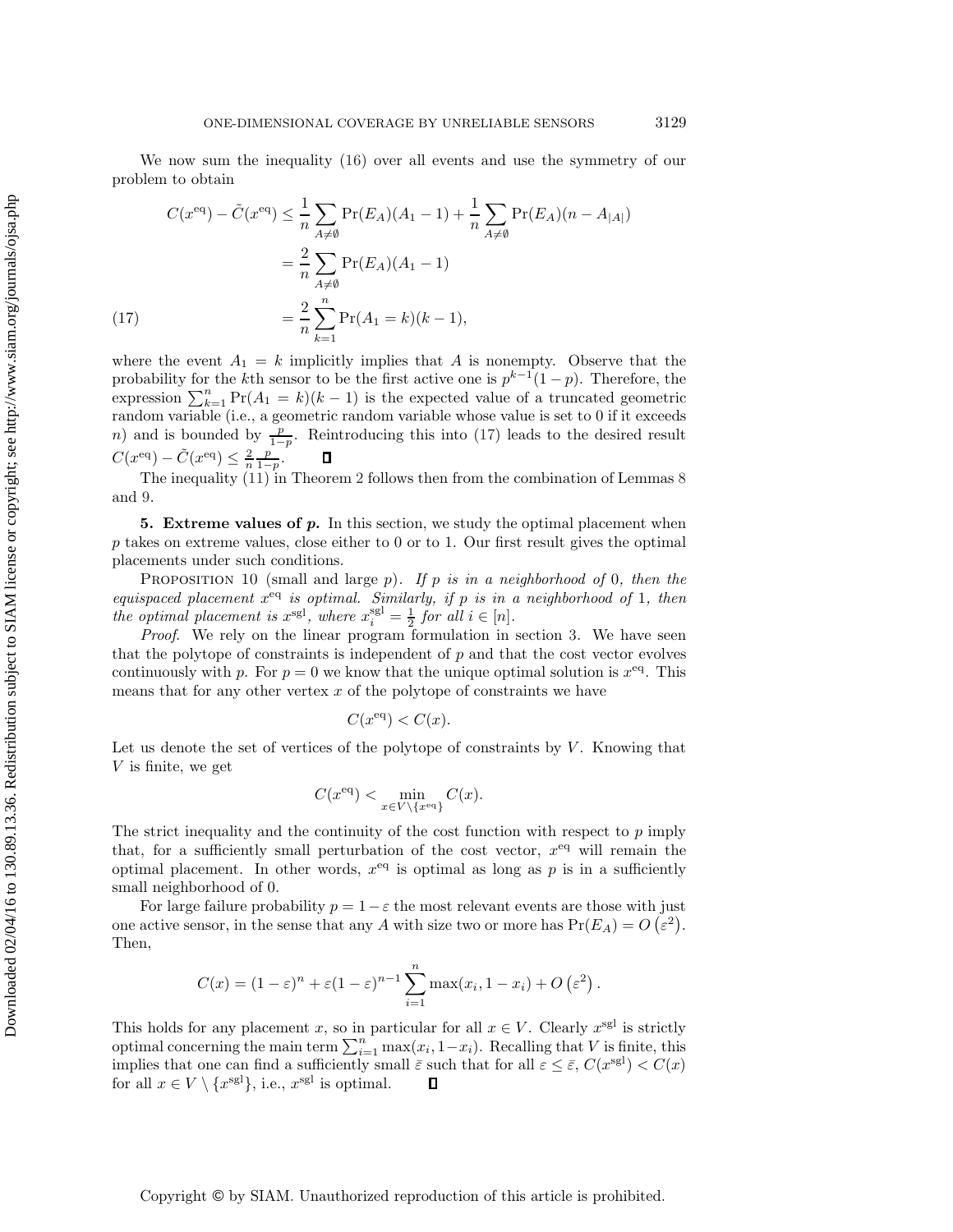

<span id="page-10-2"></span>FIG. 2. The plot compares  $\mathbb{E}[C(x^{\text{rand}})]$ ,  $C(x^{\text{eq}})$ , and their approximations according to The*orems* [13](#page-10-0) *and* [2](#page-4-0)*, respectively. The expected costs are simulated as Monte Carlo averages over* 100 *independent realizations of the placements and of the failures, taking*  $p = 0.3$ *.* 

The next two results provide estimates on the sizes of the neighborhoods in Propo-sition [10,](#page-9-1) showing that their sizes asymptotically vanish as  $n$  diverges. Their proofs, presented in [A](#page-14-1)ppendices A and [B,](#page-17-0) rely on comparing  $x^{\text{eq}}$  and  $x^{\text{sgl}}$  with alternative placements and showing that the former are not optimal when p differs from respectively 0 or 1 by more than a certain value that decays in  $O(1/n)$ .

<span id="page-10-4"></span>PROPOSITION 11 (neighborhood of 0). *The neighborhood of 0 where*  $x^{eq}$  *is optimal is at most*  $c_0/n$  *long, with some constant*  $c_0 > 0$ *.* 

<span id="page-10-3"></span>Proposition 12 (neighborhood of 1). *The neighborhood of* 1 *where the single cluster placement*  $x^{sgl}$  *is optimal is at most*  $3/n$  *long.* 

The proof of Proposition [12](#page-10-3) actually shows the slightly stronger result that  $x^{\text{sgl}}$ is suboptimal for any  $p < 1-3/n$ . In other words, it does not become optimal again for smaller values of p.

<span id="page-10-1"></span>**6. Performance of a random placement.** In this section we consider a random placement  $x^{\text{rand}}$  of the sensors. More precisely, the positions  $x_1^{\text{rand}}, \ldots, x_n^{\text{rand}}$ are independently and identically distributed (i.i.d.) random variables, uniformly distributed in the interval  $[0, 1]$ . Notice that (differently from x in the rest of the paper), here  $x^{\text{rand}}$  has entries which are not ordered, so that the cost definition in [\(1\)](#page-2-1) applies, while the one in [\(5\)](#page-2-5) does not.

The following result describes the asymptotic behavior of  $\mathbb{E}[C(x^{\text{rand}})]$ , where  $\mathbb E$ denotes expectation with respect to the random positions of sensors. Note that the cost  $C(x)$  defined in [\(3\)](#page-2-2) is itself averaged with respect to sensor failures.

<span id="page-10-0"></span>THEOREM 13 (cost of random placement). Let  $x^{\text{rand}}$  be the above-defined random *sensor placement. Then,*

$$
\mathbb{E}[C(x^{\text{rand}})] = \frac{1}{2(1-p)} \frac{\log n}{n} + O\left(\frac{1}{n}\right) \quad \text{for } n \to \infty \, .
$$

From Theorem [13](#page-10-0) we can argue that  $\mathbb{E}[C(x^{\text{rand}})]$  has the same order of growth as  $C(x<sup>eq</sup>)$ , but with a larger constant, thus leading to an asymptotically worse performance: this comparison is illustrated in Figure [2.](#page-10-2) The rest of the section describes the main steps of the proof, while some lengthier details are postponed to the appendix.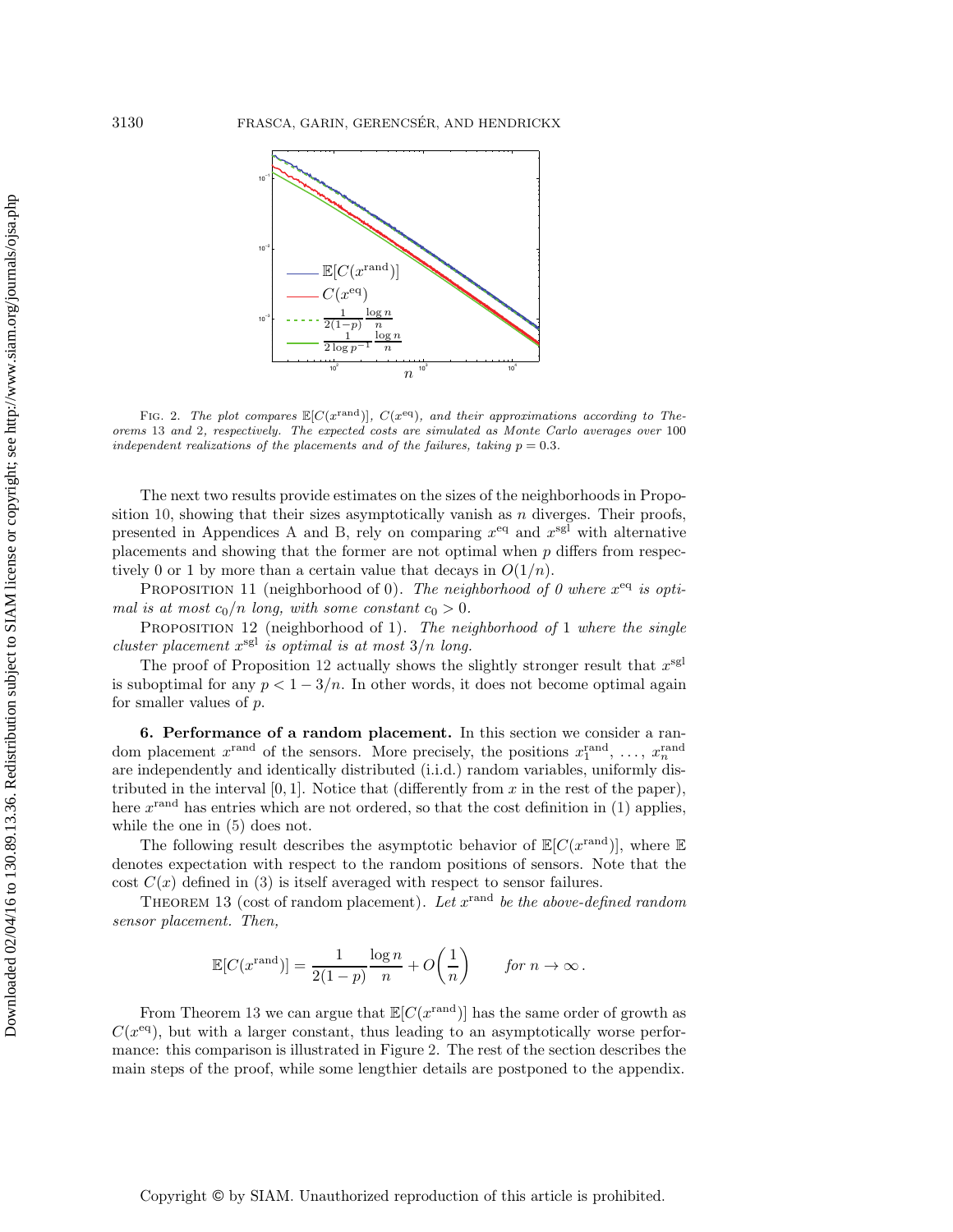From the definition in [\(3\)](#page-2-2) and by linearity of expectation,

<span id="page-11-4"></span>
$$
\mathbb{E}[C(x^{\text{rand}})] = \sum_{A \subseteq [n]} \Pr(E_A) \mathbb{E}[C_0(x_A^{\text{rand}})].
$$

The key remark is that all sets A having the same cardinality  $m$  have the same average cost  $\mathbb{E}[C_0(x_A^{\text{rand}})]$ , which corresponds to the average cost of a vector of m active sensors in random positions. Then, we define  $x^{\text{rand},m}$  as a vector with m entries  $x_1^{\text{rand},m}, \ldots, x_m^{\text{rand},m}$ , i.i.d. uniform in [0, 1]. With this notation,  $\mathbb{E}[C_0(x_A^{\text{rand}})] =$  $\mathbb{E}[C_0(x^{\text{rand},m})]$  with  $m = |A|$ , so that

(18) 
$$
\mathbb{E}[C(x^{\text{rand}})] = \sum_{m=0}^{n} \Pr(|A| = m) \mathbb{E}[C_0(x^{\text{rand},m})].
$$

Hence, we focus on finding bounds for  $\mathbb{E}[C_0(x^{\text{rand},m})]$ . To do so, we make use of classic results about lengths of segments when cutting a rope at random points, as described below. We introduce the notation  $V_1, \ldots, V_{m+1}$  for the lengths of the segments obtained when cutting the  $[0, 1]$  interval at points from  $x^{\text{rand},m}$ . More precisely, let  $y = (y_1, \ldots, y_m)$  be the vector obtained reordering entries of  $x^{\text{rand},m}$  in nondecreasing order; also define  $y_0 = 0$  and  $y_{m+1} = 1$ ; finally define  $V_i = y_i - y_{i-1}$ , for  $i = 1, ..., m + 1$ . The average cost  $\mathbb{E}[C_0(x^{\text{rand},m})]$  is related to the distribution of the segment lengths  $V_1, \ldots, V_{m+1}$ , as follows.

<span id="page-11-2"></span><span id="page-11-0"></span>LEMMA 14. For any  $m \geq 1$ ,

(19) 
$$
\mathbb{E}[C_0(x^{\text{rand},m})] = \int_0^1 \Pr(C_0(x^{\text{rand},m}) > v) \mathrm{d}v,
$$

 $where \Pr(C_0(x^{\text{rand},m}) > v) = \Pr(\{V_1 > v\} \cup \{\frac{V_2}{2} > v\} \cup \cdots \cup \{\frac{V_m}{2} > v\} \cup \{V_{m+1} > v\}).$ *Proof*. By computing the expectation as the integral of the survival function, [\(19\)](#page-11-0)

immediately follows. From [\(5\)](#page-2-5) applied to y, we have  $C_0(x^{\text{rand},m}) = \max(V_1, \frac{V_2}{2}, \frac{V_3}{2}, \ldots, \frac{V_m}{2}, V_{m-1})$ , which implies the second equality.  $\frac{V_m}{2}$ ,  $V_{m+1}$ , which implies the second equality.

We will then take advantage of the following result about the distribution of the segment lengths  $V_1, \ldots, V_{m+1}$ .

LEMMA 15 (see [\[6,](#page-19-8) sect. 6.4]). Let  $V_1, \ldots, V_{m+1}$  be the above-defined segment *lengths. Given*  $r \leq m+1$  *nonnegative parameters*  $c_1, \ldots, c_r$  *such that*  $\sum_i c_i \leq 1$ *, and distinct indices*  $i_1, \ldots, i_r \in [m+1]$ , then

<span id="page-11-3"></span>
$$
Pr(V_{i_1} > c_1, \ldots, V_{i_r} > c_r) = (1 - c_1 - \cdots - c_r)^m.
$$

The above lemmas, together with inclusion-exclusion principle, allow us to find the following bounds for  $\mathbb{E}[C_0(x^{\text{rand},m})]$ . The bounds involve the harmonic numbers  $H_m = \sum_{h=1}^m \frac{1}{h}$ . The details of the proof are given in Appendix [C.](#page-17-1)

LEMMA 16. For all  $m \geq 0$ ,

<span id="page-11-1"></span>
$$
\mathbb{E}[C_0(x^{\text{rand},m})] \ge \frac{H_{m+1}}{2(m+1)}.
$$

*Moreover, for all*  $m \geq 2$ *,* 

$$
\mathbb{E}[C_0(x^{\text{rand},m})] \le \frac{H_{m-1}+4}{2(m+1)}.
$$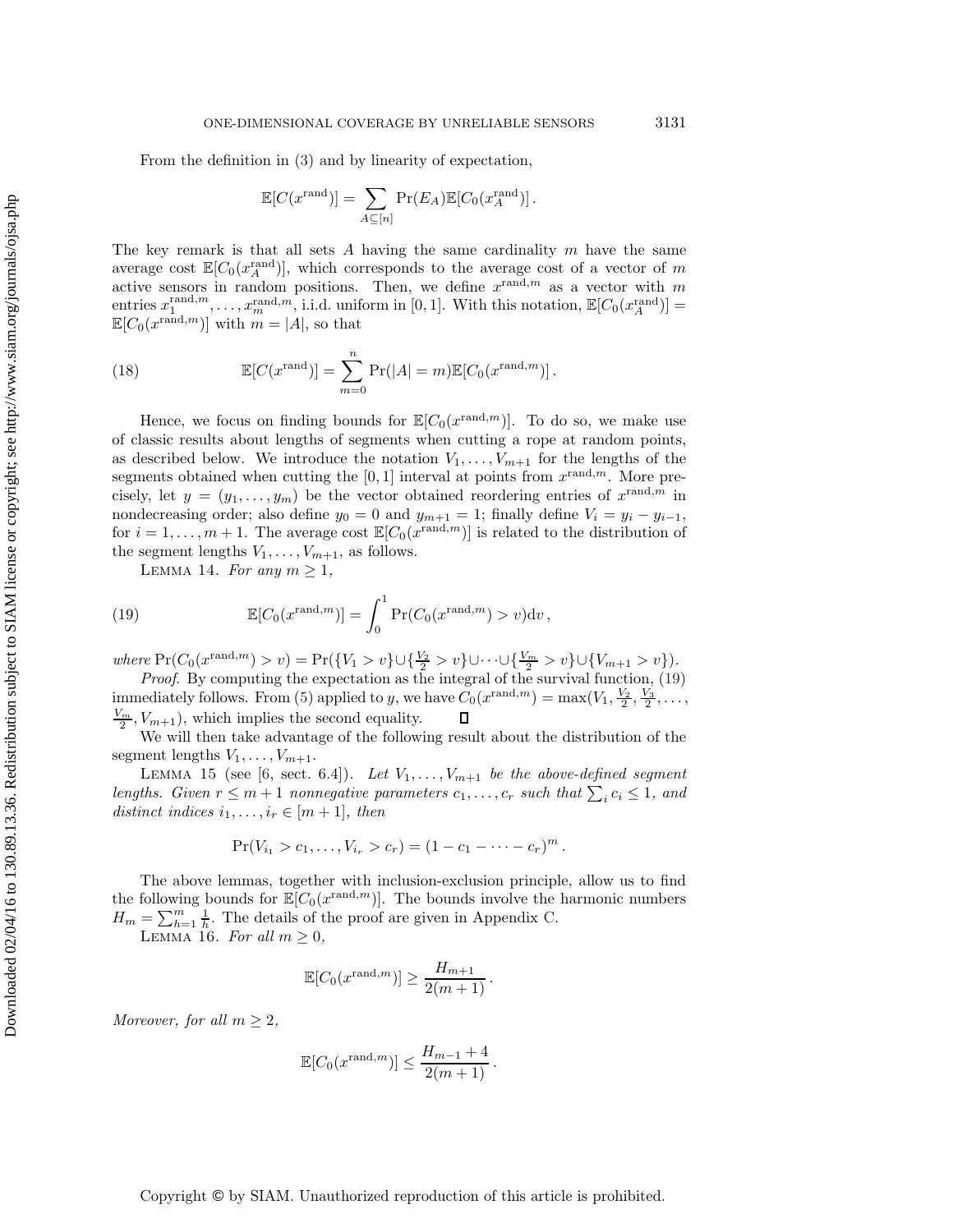Then, using Lemma [16,](#page-11-1) we can find the following bounds for  $\mathbb{E}(C(x^{\text{rand}}))$ . The proof is described in detail in Appendix [D.](#page-18-0)

LEMMA 17. *For any*  $\varepsilon \in (0, p)$ ,

<span id="page-12-1"></span>
$$
\mathbb{E}[C(x^{\text{rand}})] \ge (1 - e^{-2\varepsilon^2 n}) \frac{H_{\lceil(1-p+\varepsilon)n\rceil}}{2\lceil(1-p+\varepsilon)n\rceil}.
$$

*Moreover, for any*  $\varepsilon \in (0, 1-p)$ *,* 

$$
\mathbb{E}[C(x^{\text{rand}})] \le e^{-2\varepsilon^2 n} + \frac{H_{\lceil(1-p-\varepsilon)n\rceil}+4}{2\lceil(1-p-\varepsilon)n\rceil+2}.
$$

The statement of Theorem [13](#page-10-0) follows from Lemma [17,](#page-12-1) by taking  $\varepsilon = \sqrt{\frac{\log n}{n}}$  and by exploiting the fact that the asymptotic growth of harmonic numbers is  $H_m \sim \log m$ for  $m \to \infty$ .

<span id="page-12-0"></span>**7. Cortés model.** As mentioned in the introduction, the paper [\[3\]](#page-19-6) studies the coverage problem in one dimension with the following failure model for the sensors. The number of failing sensors is known (and indicated with k) but *which* sensors fail is unknown and random: more precisely, the set of the  $k$  failing sensors is sampled from a uniform distribution over the subsets of  $\{1,\ldots,n\}$  with k elements. The problem can be summarized as follows.

<span id="page-12-2"></span>PROBLEM 3 (constant number of failures—Cortés model). For given positive in*tegers* k, n with  $k < n$ , find  $x \in [0,1]^n$  *that minimizes*  $C(x) = Pr(E_\emptyset) + \sum_{A \neq \emptyset} Pr(E_A)$  $C_0(x_A)$ , where  $C_0(x)$  *is defined by* [\(1\)](#page-2-1) *and*  $Pr(E_A) = (\frac{n!}{k!(n-k)!})^{-1}$  *if*  $|A| = k$  *and* 0 *otherwise.*

Observe that the only difference with our Problem [1](#page-2-4) is that the probabilities  $Pr(E_A)$  have changed. The following lemma indicates how the Cortés model can be approximated by the independent failure model.

<span id="page-12-4"></span>LEMMA 18. For any  $x \in [0,1]^n$ ,  $k < n$ , and  $0 < \epsilon < \min(k/n, 1 - k/n)$ ,

$$
C^{\frac{k}{n}-\epsilon}(x) - e^{-2\epsilon n^2} \leq C^{k,n}(x) \leq C^{\frac{k}{n}+\epsilon}(x) + e^{-2n\epsilon^2},
$$

were we use the notation  $C^{k,n}$  for the cost of the Cortés model and  $C^p$  for the inde*pendent failure model.*

*Proof*. Problem [3](#page-12-2) involves uniformly randomly selecting a subset A of k failed sensors among n possible ones. One way of doing this is to first build a set  $B$  obtained by selecting independently every sensor with a probability p. Then, if  $|B| > k$ , one obtains A by removing  $|B| - k$  uniformly randomly selected sensors from B. If on the other hand  $|B| < k$ , one adds  $k - |B|$  randomly selected sensors to B. Observe that A then always contains  $k$  sensors and that all sets A with cardinality  $k$  are equiprobable, so it is a valid selection process with respect to Problem [3.](#page-12-2) The cost of x can be decomposed as the contributions of the event  $|B| > k$  and  $|B| \leq k$ .

<span id="page-12-3"></span>(20) 
$$
C^{k,n}(x) = \mathbb{E}(C_0(x_A)) = \mathbb{E}(C_0(x_A) | |B| \le k) \Pr(|B| \le k) + \mathbb{E}(C_0(x_A) | |B| > k) \Pr(|B| > k).
$$

When  $|B| \leq k$ , the set A contains the set B from which it was built, and the cost  $C_0(x_A)$  is thus smaller than or equal to  $C_0(x_B)$ . As a result,  $\mathbb{E}(C_0(x_A)||B| \leq k) \leq$  $\mathbb{E}\left(C_0(x) || B | \leq k\right)$ . On the other hand, the cost  $C_0(x)$  is always bounded by 1, and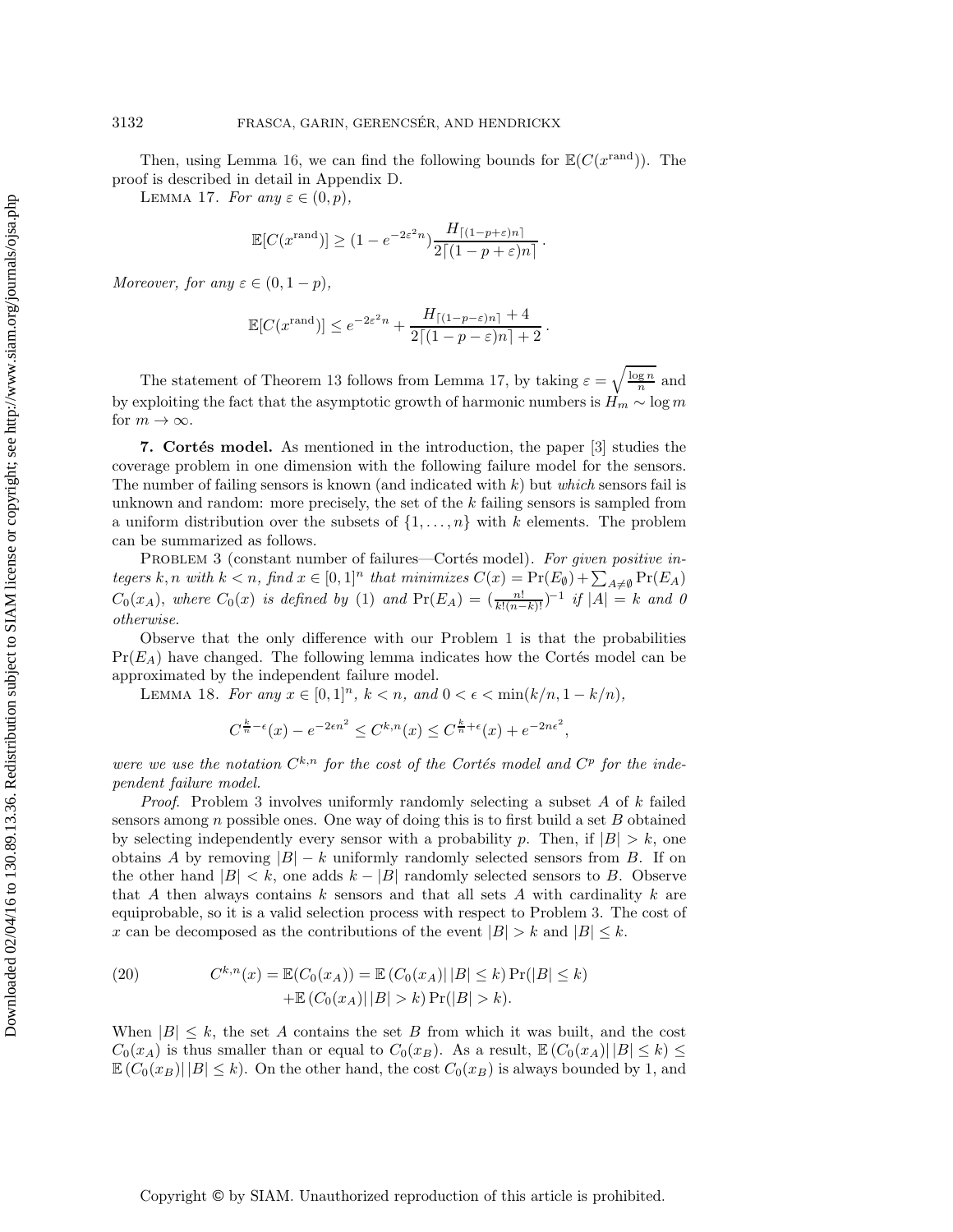thus there always holds  $C_0(x_B) \leq 1 + C_0(x_A)$ . In particular,  $\mathbb{E}(C_0(x_A) | B > k) \leq$  $1 + \mathbb{E}(C_0(x_A) | B| > k)$ . Reintroducing these two bounds in [\(20\)](#page-12-3) yields

(21) 
$$
C^{k,n}(x) \leq \mathbb{E} (C_0(x_B) | |B| \leq k) \Pr(|B| \leq k) + \mathbb{E} (C_0(x_B) | |B| > k) \Pr(|B| > k) + \Pr(|B| > k) = \mathbb{E} (C_0(x_B)) + \Pr(|B| > k) = C^p(x) + \Pr(|B| > k),
$$

<span id="page-13-0"></span>where the last inequality follows from the fact that the sets  $B$  are built by randomly taking each sensor with a probability  $p$  as in Problem [1.](#page-2-4) Now the size of  $B$  follows a binomial distribution with parameters  $n$  and  $p$ . Hoeffding's inequality implies then that  $Pr(|B| > k) \leq exp(-2^{\frac{(np-k)^2}{n}})$ . Taking  $p = \frac{k}{n} - \epsilon$ , we obtain  $Pr(|B| > k) \leq$  $e^{-2\epsilon^2 n}$ , and the upper bound of this lemma follows then from [\(21\)](#page-13-0). The lower bound is obtained in a parallel way.

Results analogous to those presented in the previous sections can then be obtained for the model in [\[3\]](#page-19-6). We collect them in the following theorem.

THEOREM 19 (constant number of failures—Cortés model).

- (a) Linear program. *Theorem* [1](#page-3-0) *is directly valid for Problem* [3](#page-12-2)*.*
- (b) Asymptotic cost of  $x^{eq}$ . *For fixed*  $k/n$  *and*  $n \to \infty$ *,*  $C(x^{eq})$  *approximates*  $\frac{1}{2 \log \frac{n}{k}}$  $\frac{\log n}{n}$ . More precisely, for any  $0 < \epsilon < \min(k/n, 1 - k/n)$  we have

$$
\frac{1}{2\log\frac{n}{k-n\epsilon}}\frac{\log n}{n} + O\left(\frac{1}{n}\right) \le C(x^{\text{eq}}) \le \frac{1}{2\log\frac{n}{k+n\epsilon}}\frac{\log n}{n} + O\left(\frac{1}{n}\right) \quad \text{for } n \to \infty,
$$

*where the*  $O(1/n)$  *term can depend on*  $\epsilon$  *and*  $k/n$ *.* 

(c) Near-optimality of xeq. *Let* x<sup>∗</sup> *be the optimal solution to Problem* [3](#page-12-2)*. There holds*

$$
C(x^{\text{eq}}) \leq C(x^*) + \frac{2}{n} \frac{k}{n-k}.
$$

(d) Asymptotic cost of xrand. *The average cost of the random placement has the asymptotic behavior*

$$
\mathbb{E}[C(x^{\text{rand}})] = \frac{\log m}{2m} + O\left(\frac{1}{m}\right) \text{ for } m \to \infty,
$$

*where*  $m = n - k$  *is the number of active sensors.* 

*Proof*. (a) The proof of Theorem [1](#page-3-0) does not depend on the values of the probabilities  $Pr(E_A)$ . It applies thus directly to other models of probabilities, including that of Problem [3.](#page-12-2) Moreover, the polytope of admissible solutions does not depend on  $Pr(E_A)$  either. Therefore, whenever the optimal solution is unique, it must belong to the (finite) set of vertices of that polytope, independently of the model.

(b) This part of the result is obtained by combining the bound [\(10\)](#page-4-3) in Theorem [2](#page-4-0) with Lemma [18.](#page-12-4)

(c) The proof follows the reasoning held in section [4.](#page-4-1) Specifically we can introduce a variation of Problem [3](#page-12-2) on the circle. As explained in Remark [6,](#page-7-0) Proposition [5](#page-6-2) implies then that  $x^{eq}$  is an optimal solution of that problem (though not necessarily the only one since the probability for all sensors to be active is zero if  $k > 0$ ). Lemmas [7](#page-8-2) and [8](#page-8-3) can then directly be extended with the same proof, so that  $\tilde{C}(x^{eq}) \leq C(x^*) \leq C(x^{eq})$ . The bound (c) follows then from a variation of Lemma [9](#page-8-5) showing that  $C(x^{eq})$  −  $\tilde{C}(x^{\text{eq}}) \leq \frac{2}{n} \frac{k'}{n-k}.$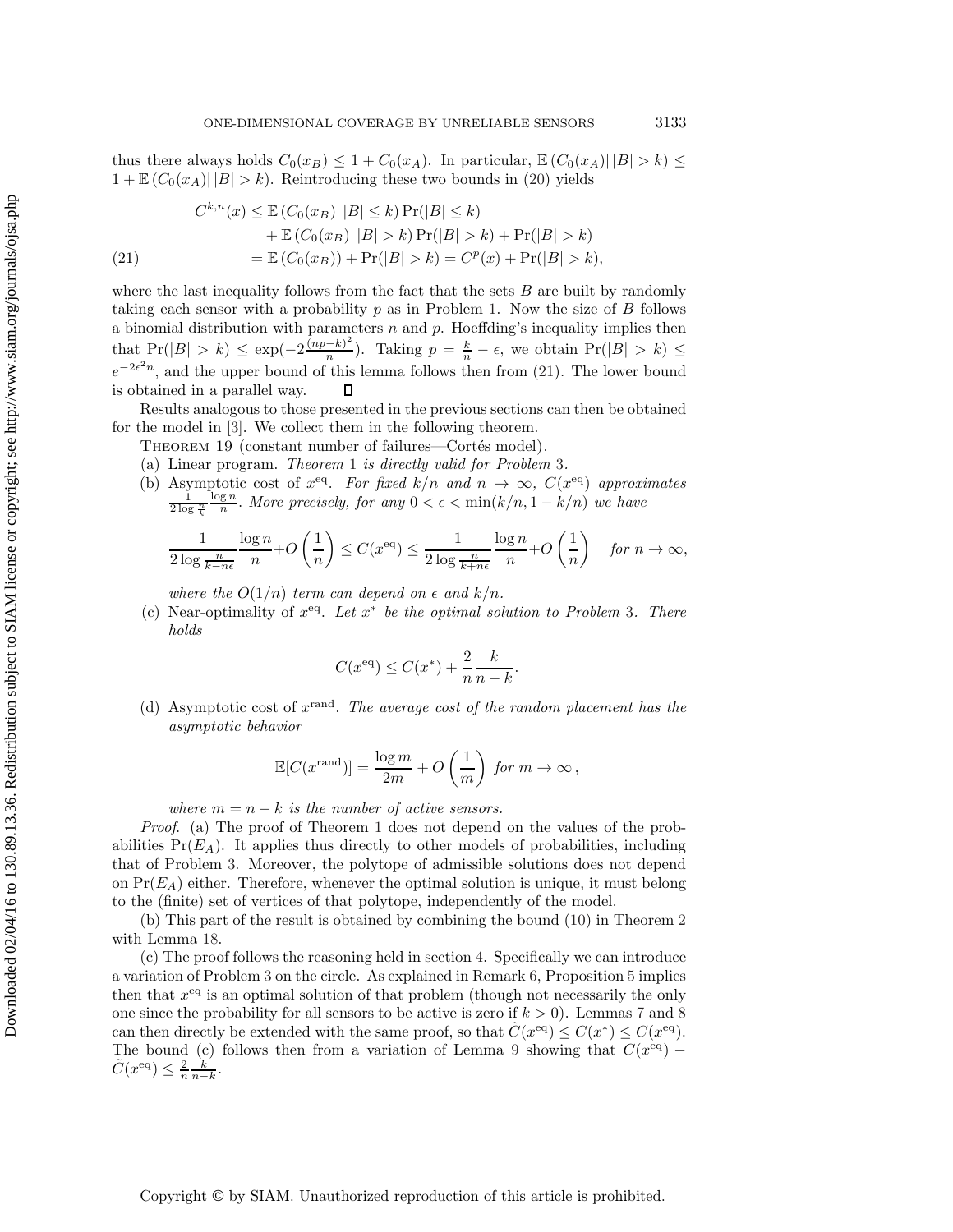(d) Similarly to the proof of Theorem [13,](#page-10-0) we get  $\mathbb{E}C_0(x_A^{\text{rand}}) = \mathbb{E}C_0(x^{\text{rand},m})$  for any A with  $|A| = m$ , and hence also  $\mathbb{E}C(x^{\text{rand}}) = \mathbb{E}C_0(x^{\text{rand},m})$ . Then, applying Lemma [16,](#page-11-1) we get

$$
\frac{H_{m+1}}{2(m+1)} \leq \mathbb{E}C(x^{\text{rand}}) \leq \frac{H_{m-1}+4}{2(m+1)},
$$

which concludes the proof.

Our results on the asymptotic behavior of solutions to Problem [3](#page-12-2) complement those in [\[3\]](#page-19-6), which focus on general properties of the optimization problem and on deriving explicit formulas for certain values of  $k, n$ .

 $\Box$ 

<span id="page-14-0"></span>**8. Conclusion.** In this paper we have presented our findings on a new model of coverage by unreliable sensors, which extends the well-known disk-coverage problem to allow for independent sensor failures. We have shown that the resulting optimization problem is a linear program and thus solvable by standard methods. However, since the space of possible solutions grows exponentially with the size of the problem, we do not know whether a solution can be found in a polynomial time. Although the optimal solution possibly can be hard to find, and even if its properties are difficult to describe precisely, we have been able to present a suboptimal solution which asymptotically achieves the optimal performance as the number of sensors grows to infinity. Remarkably, this near-optimal solution is just the equispaced placement, which is optimal in the case without failures. We have also compared the performance of random sensor placement to the equispaced setting to find that there is a constant factor deterioration of the cost: nevertheless, the rate of growth is the same as the number of sensors increases.

This paper opens several research directions. First, a natural direction is the extension to higher dimensions. As mentioned in the introduction, the coverage performance of two-dimensional sensor networks has been extensively investigated. Consistent with the results in [\[17\]](#page-20-2) and some preliminary results that we have obtained, we believe that both  $C(x^{eq})$  and  $C(x^{rand})$  are asymptotically proportional to  $\sqrt{\frac{\log n}{n}}$ . However, characterizing the proportionality constant and the optimality is an open question. In fact, our optimality analysis hinges on the assumption of dimension one: crucially, the linear programming characterization is unlikely to effectively extend to higher dimensions. Second, in this paper we have chosen a min-max disk-coverage cost: different cost functions would lead to interesting alternative problems. For instance, one can consider the weighted integral of a nondecreasing function of the distance to the closest sensor. Third, one might consider the case of heterogeneous sensors, where the failure probability can depend on the sensor itself or on its location. Finally, a challenging question is finding feedback control laws that enable autonomous deployment of self-propelled sensors, in such a way to take random failure into account. This problem has been recently studied in relation to the Cortés model in [\[22\]](#page-20-16) but is completely open for the failure model proposed in this paper.

<span id="page-14-1"></span>**Appendix A. Proof of Proposition [11.](#page-10-4)** We propose the alternative sensor placement

$$
x^{\text{alt}} = \frac{1}{2n-2}(1, 2, 4, 6, \dots, 2n-2, 2n-4, 2n-3)
$$

and we show that, for some  $p = c/n$  and for sufficiently large n, this placement gives a better (expected) cost than  $x^{eq}$ . In order to do so, we estimate the cost difference  $C(x^{\text{alt}}) - C(x^{\text{eq}}).$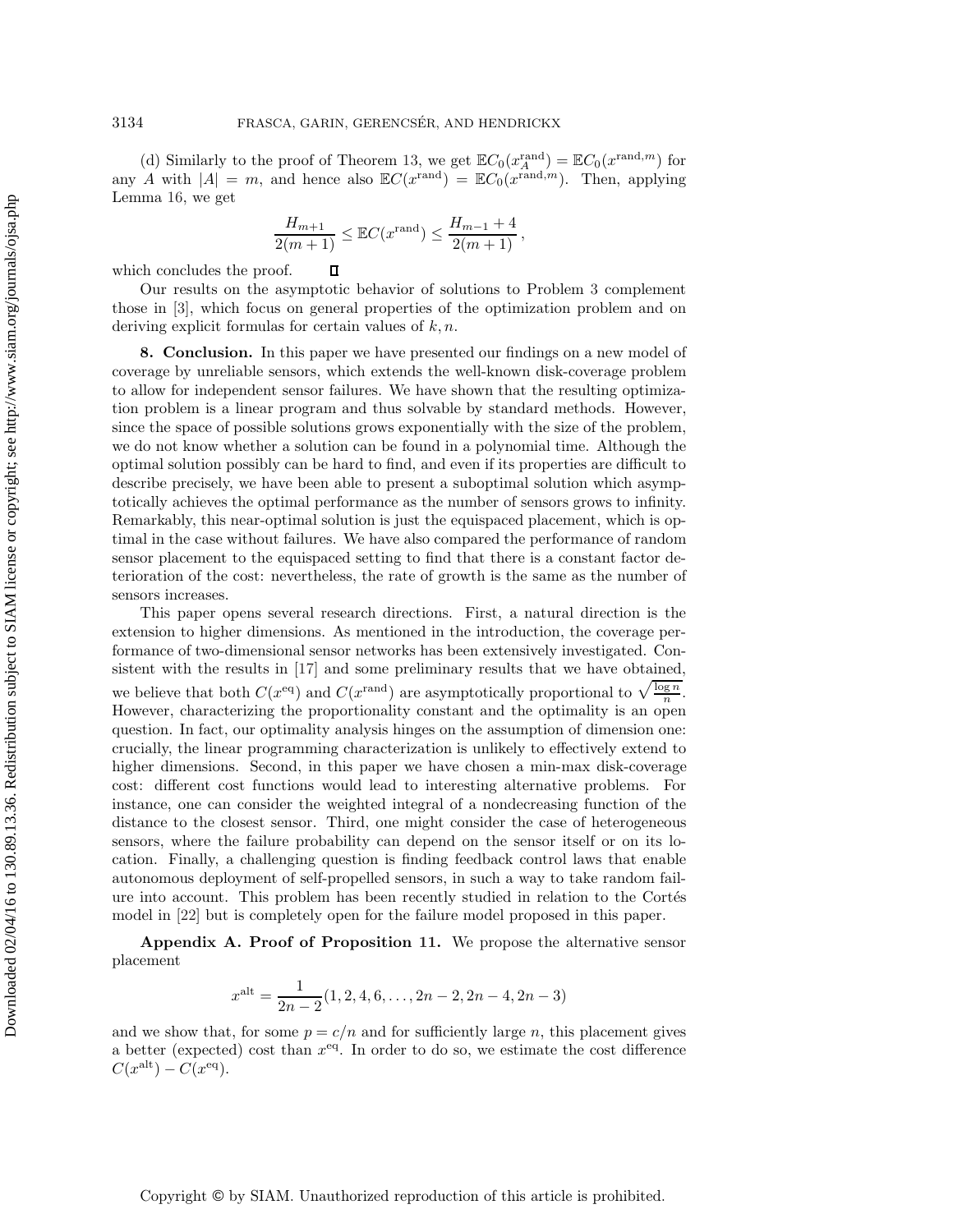We first compare the cost difference for any fixed set of active sensors  $A$ . If  $A$  is empty, the two costs are trivially the same. Now consider a nonempty fixed A, and let k be the length of the longest sequence of consecutive failed sensors among the *middle* ones  $2, 3, \ldots, n-1$ . In the following, we are going to prove the following bounds:

<span id="page-15-0"></span>(a)  $C_0(x_A^{\text{alt}}) - C_0(x_A^{\text{eq}}) \le I_k := \frac{k+1}{2n(n-1)};$ 

(b) if  $k \le 1$  and sensor 1 fails, then  $C_0(x_A^{\text{alt}}) - C_0(x_A^{\text{eq}}) \le -J := -\frac{n-5}{2n(n-1)}$ . Both bounds are based on the following observation:

(22) 
$$
C_0(x_A^{\text{eq}}) = \max\left\{\frac{k+1}{2n}, \frac{2h+1}{2n}\right\}, \quad C_0(x_A^{\text{alt}}) \le \max\left\{\frac{k+1}{2(n-1)}, \frac{h}{n-1}\right\},
$$

where  $h = \max\{A_1 - 1, n - A_{|A|}\}\$ is the longest between the runs of failures involving the first and last sensors. Notice that  $0 \leq h \leq k+1$ .

To prove (a), consider two cases. If  $k \geq 2h$ , then both maxima in [\(22\)](#page-15-0) are achieved by the term involving k, and  $C_0(x_A^{\text{alt}}) - C_0(x_A^{\text{eq}}) \leq \frac{k+1}{2(n-1)} - \frac{k+1}{2n} = I_k$ . If  $k < 2h$ , then both maxima in [\(22\)](#page-15-0) are achieved by the term involving h, and  $C_0(x_A^{\text{alt}}) - C_0(x_A^{\text{eq}}) \leq \frac{h}{n-1} - \frac{2h+1}{2n} = \frac{2h-(n-1)}{2n(n-1)}$ ; the claim then follows using in the numerator the bounds  $h \leq k+1$  and  $n-1 \geq k+1$  (the latter is true since by definition  $k \leq n-2$ ).

To prove (b), notice that the assumption that sensor 1 fails implies  $h \geq 1$ ; also recall that  $h \leq k+1$  and that by assumption  $k \leq 1$ , so that we have  $k \leq 1 \leq$  $h \leq 2$ . In this case, both maxima in [\(22\)](#page-15-0) are achieved by the term involving h, and  $C_0(x_A^{\text{alt}}) - C_0(x_A^{\text{eq}}) \le \frac{2h - (n-1)}{2n(n-1)}$ ; the claim follows from the bound  $h \le 2$ .

Now we come back to the averaged costs. We denote by  $E_k$  the set of sets A for which the longest sequence of failed sensors among the middle ones has length  $k$ , and by  $F_1$  the set of sets A for which sensor 1 fails. We study

$$
C(x_A^{\text{alt}}) - C(x_A^{\text{eq}}) = \sum_{k=0}^{n-2} \Pr(E_k) \mathbb{E}[C_0(x_A^{\text{alt}}) - C_0(x_A^{\text{eq}})|E_k].
$$

For all terms with  $k \geq 2$ , we use the bound (a) to get  $\mathbb{E}[C_0(x_A^{\text{alt}}) - C_0(x_A^{\text{eq}})|E_k] \leq I_k$ . For  $k = 0$  and  $k = 1$ , we separate the case where sensor 1 fails or is active:

$$
\sum_{k=0}^{1} \Pr(E_k) \mathbb{E}[C_0(x_A^{\text{alt}}) - C_0(x_A^{\text{eq}})|E_k]
$$
  
= 
$$
\sum_{k=0}^{1} \Pr(E_k \cap F_1) \mathbb{E}[C_0(x_A^{\text{alt}}) - C_0(x_A^{\text{eq}})|E_k \cap F_1]
$$
  
+ 
$$
\sum_{k=0}^{1} \Pr(E_k \cap \bar{F}_1) \mathbb{E}[C_0(x_A^{\text{alt}}) - C_0(x_A^{\text{eq}})|E_k \cap \bar{F}_1].
$$

For the first term, we can use the tighter bound (b) to get  $\mathbb{E}[C_0(x_A^{\text{alt}}) - C_0(x_A^{\text{eq}})|E_k \cap$  $F_1$   $\leq -J$ ; for the second term we use bound (a), together with the remark that  $I_0 < I_1$ , to get  $\mathbb{E}[C_0(x_A^{\text{alt}}) - C_0(x_A^{\text{eq}})|E_k \cap \bar{F}_1] \leq I_1$ . Notice that  $E_0$  and  $E_1$  are disjoint and that  $F_1$  is an independent event from any  $E_k$  since sensor failures are independent by assumption, with  $Pr(F_1) = p$ . Hence, we have  $\sum_{k=0}^{1} Pr(E_k \cap F_1) \mathbb{E}[C_0(x_A^{\text{alt}}) -$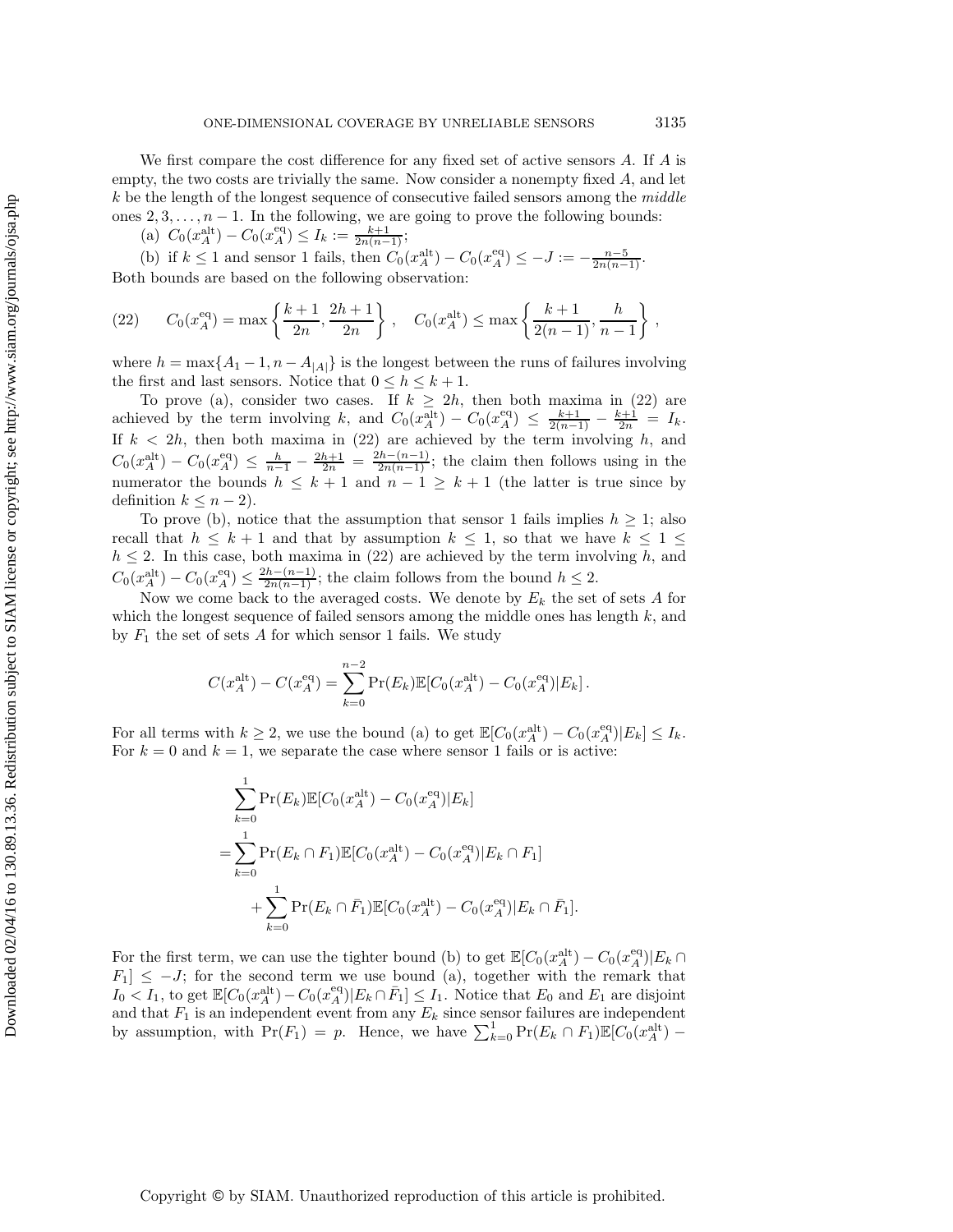$C_0(x_A^{\text{eq}})|E_k \cap F_1] \le -\Pr(E_0 \cup E_1)pJ$  and  $\sum_{k=0}^{1} \Pr(E_k \cap \bar{F}_1) \mathbb{E}[C_0(x_A^{\text{alt}}) - C_0(x_A^{\text{eq}})|E_k \cap F_1]$  $\bar{F}_1$ ]  $\leq \Pr(E_0 \cup E_1)(1-p)I_1$ .

Collecting all terms, we have

$$
C(x^{\text{alt}}) - C(x^{\text{eq}}) \leq \sum_{k=2}^{n-2} \Pr(E_k) I_k + \Pr(E_0 \cup E_1)(1-p)I_1 - \Pr(E_0 \cup E_1)p,
$$

which we can rewrite as

$$
C(x^{\text{alt}}) - C(x^{\text{eq}}) \leq \underbrace{\sum_{k=2}^{n-2} \Pr(E_k) I_k - \Pr(E_0 \cup E_1) p \frac{J}{2}}_{(\alpha)} + \Pr(E_0 \cup E_1) \underbrace{\left( (1-p) I_1 - p \frac{J}{2} \right)}_{(\beta)}.
$$

We now show that  $(\alpha)$ ,  $(\beta)$  are both negative when  $p = \frac{c}{n}$  for a suitable c and sufficiently large n. Substituting the values of  $I_1$  and  $J$  in  $(\beta)$  leads to  $(\beta)$  =  $\frac{1}{4n(n-1)}(4 - pn + p)$ , which is negative for sufficiently large n when  $p = c/n$  for any  $c > 4$ .

To analyze  $(\alpha)$ , we start by bounding Pr( $E_k$ ). There are  $n - k - 1$  possible sequences of  $k$  consecutive middle sensors and the probability that all the sensors fail in one such sequence is  $p^k$ . Therefore,

<span id="page-16-0"></span>(23) 
$$
\Pr(E_k) \le (n - k - 1)p^k < np^k
$$

and as a consequence

(24) 
$$
\Pr(E_0 \cup E_1) = 1 - \sum_{k=2}^{n-2} \Pr(E_k) > 1 - \sum_{k=2}^{\infty} np^k = 1 - n \frac{p^2}{1-p}.
$$

The first part of inequality [\(23\)](#page-16-0) allows bounding the first term in  $(\alpha)$ :

<span id="page-16-1"></span>
$$
\sum_{k=2}^{n-2} \Pr(E_k) I_k < \sum_{k=2}^{n-2} (n-k-1)p^k \frac{k+1}{2n(n-1)} < \frac{1}{2n} \sum_{k=2}^{n-2} p^k (k+1) \\
&< \frac{1}{2n} \left( \frac{1}{(1-p)^2} - 2p - 1 \right) = \frac{3p^2 - 2p^3}{2n(1-p)^2}.
$$

Reintroducing this bound in  $(\alpha)$  and using [\(24\)](#page-16-1) leads then to

$$
(\alpha) < \frac{3p^2 - 2p^3}{2n(1-p)^2} - p\left(1 - n\frac{p^2}{1-p}\right) \frac{n-5}{4n(n-1)}
$$
  
= 
$$
\frac{p}{2n} \left(\frac{3p - 2p^2}{(1-p)^2} - \left(1 - n\frac{p^2}{1-p}\right) \frac{n-5}{2(n-1)}\right).
$$

Choosing  $p = c/n$  for any positive c, the expression in the parentheses converges to  $-1/2$  as  $n \to \infty$ . Therefore it is negative for large enough n, which is what we needed.

Now, let us fix some  $c > 4$ . We have shown above that there exists a  $n_0$  such that, for any  $n \ge n_0$ , if  $p = \frac{c}{n}$ , then  $C_0(x^{\text{alt}}) < C_0(x^{\text{eq}})$ . This shows that for  $n \ge n_0$ the size of the neighborhood of  $p = 0$  where  $x^{eq}$  is optimal is at most  $c/n$ . On the other hand, for  $n < n_0$ , trivially the size of such neighborhood is at most  $1 < n_0/n$ . Hence, for any n, such size is at most  $c_0/n$  with  $c_0 = \max(c, n_0)$ .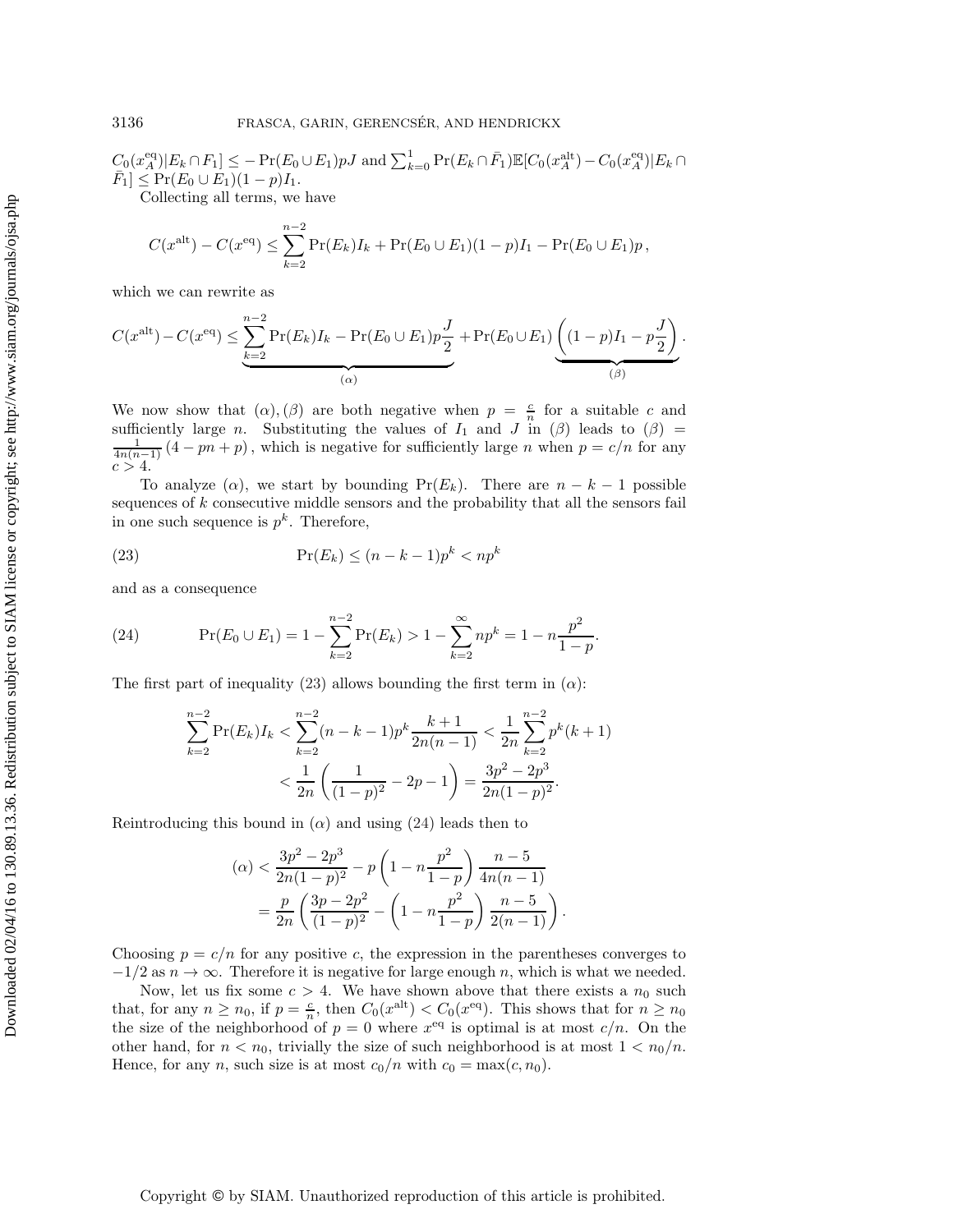<span id="page-17-0"></span>**Appendix B. Proof of Proposition [12.](#page-10-3)** The result is trivial for  $n \leq 3$ , so we assume in what follows that  $n > 3$ . We compare the cost of the single cluster with another candidate with three clusters as follows:

$$
\begin{array}{c|cccc}\n0 & 1/4 & 1/2 & 3/4 & 1 \\
\hline\n& k & n-2k & k\n\end{array}
$$

The numbers below the dots indicate the number of sensors aggregated at that point;  $k$  will be chosen later. If we show that this new placement is better than the single cluster for a certain  $p$ , it implies that having a single cluster is not optimal. For the single cluster, the cost is always  $1/2$ . For the three clusters we get

- $\bullet$  1/4 if the left and right clusters are active,
- $\bullet$  1/2 if the left and/or right cluster fails, but the middle cluster is active,
- 3/4 if the left or right and the middle cluster fails.

We get less than  $1/2$  in expectation if the probability of getting  $1/4$  is higher than getting 3/4. The relation needed for the probabilities is

<span id="page-17-3"></span><span id="page-17-2"></span>
$$
(1 - p^k)^2 > 2p^k p^{n-2k} (1 - p^k).
$$

Multiplying by  $p^{k}/(1-p^{k})$  this is equivalent to

(25) 
$$
p^k(1-p^k) > 2p^n.
$$

We need to confirm this inequality with an appropriate choice of k. If  $p \leq 1/3$ , then [\(25\)](#page-17-2) holds with  $k = 1$  (and  $n > 3$ ). Otherwise, observe that

(26) 
$$
2p^{n} < 2\left(1 - \frac{3}{n}\right)^{n} < 2e^{-3} < \frac{3}{16}.
$$

We have to choose  $p^k$  from the sequence  $p, p^2, \ldots, p^{\lfloor n/2 \rfloor}$ . This sequence starts at  $p > 1/3$  and ends at  $p^{\lfloor n/2 \rfloor} < 1/2$ , and the ratio of consequent elements is greater than 1/3. Therefore there is an element  $p^k$  in the interval  $(1/4, 3/4)$ . The left-hand side of [\(25\)](#page-17-2) is a quadratic function in  $p^k$  so it is easy to verify that

$$
p^k \in \left(\frac{1}{4}, \frac{3}{4}\right) \quad \Longrightarrow \quad p^k(1-p^k) > \frac{3}{16}.
$$

<span id="page-17-1"></span>Combining this with [\(26\)](#page-17-3) we arrive at [\(25\)](#page-17-2), which completes our proof.

**Appendix C. Proof of Lemma [16.](#page-11-1)** We start by proving the lower bound. The case  $m = 0$  is true, since in this case the cost is 1, and  $H_1 = 1$  so that  $\frac{H_1}{2} < 1$ . Then consider  $m \geq 1$ . From Lemma [14](#page-11-2) we obtain the following lower bound:

$$
\Pr(C_0(x^{\text{rand},m}) > v) \ge \Pr\left(\bigcup_{i=1}^{m+1} \left\{\frac{V_i}{2} > v\right\}\right).
$$

Using inclusion-exclusion principle and applying Lemma [15](#page-11-3) with  $c_1 = \cdots = c_r = 2v$ , we obtain

$$
\Pr(C_0(x^{\text{rand},m}) > v) \ge \sum_{1 \le r \le m+1 \text{ s.t. } 2rv < 1} (-1)^{r-1} \binom{m+1}{r} (1 - 2rv)^m \, .
$$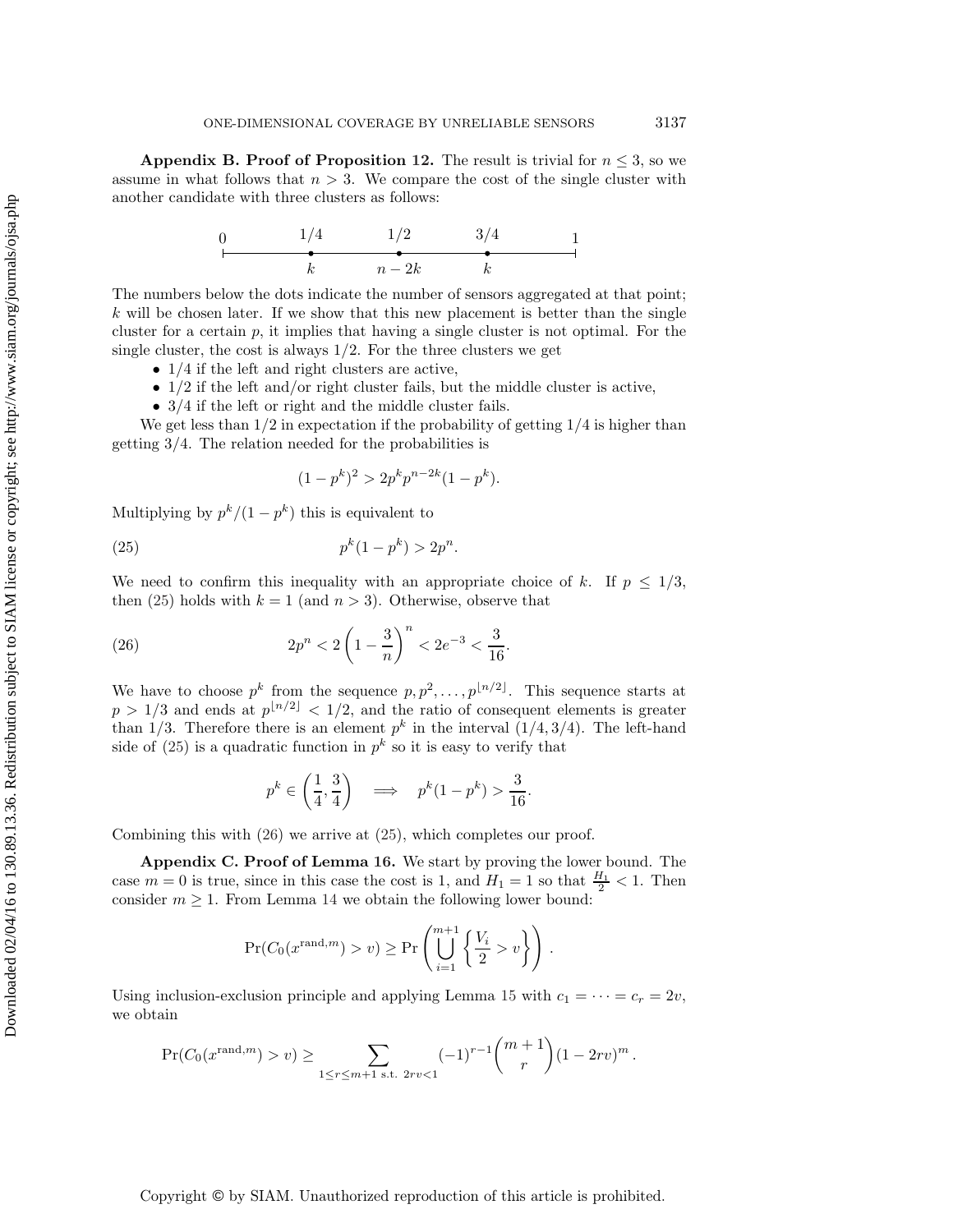Then, substituting this in [\(19\)](#page-11-0), we get

$$
\mathbb{E}C_0(x^{\text{rand},m}) \ge \sum_{1 \le r \le m+1} (-1)^{r-1} \binom{m+1}{r} \int_0^{\frac{1}{2r}} (1 - 2rv)^m \, dv \, .
$$

By computing  $\int_0^{\frac{1}{2r}} (1-2rv)^m dv = \frac{1}{2r(m+1)}$  and recalling that  $\sum_{1 \leq r \leq m+1} (-1)^{r-1} {m+1 \choose r}$  $\frac{1}{r} = H_{m+1}$ , we end the proof of the lower bound.

For the upper bound we proceed similarly. By Lemma [14](#page-11-2) and the union bound, we get

$$
\Pr(C_0(x^{\text{rand},m}) > v) \le \Pr(V_1 > v) + \Pr(V_{m+1} > v) + \Pr\left(\bigcup_{2 \le i \le m} \{ \frac{V_i}{2} > v \} \right),
$$

and then, by Lemma [15,](#page-11-3)

$$
Pr(V_1 > v) = Pr(V_{m+1} > v) = (1 - v)^m,
$$

and by the same lemma together with the inclusion-exclusion principle,

$$
\Pr\left(\bigcup_{2\leq i\leq m}\left\{\frac{V_i}{2}>v\right\}\right)=\sum_{1\leq r\leq m-1 \text{ s.t. } 2rv\leq 1}(-1)^{r-1}\binom{m-1}{r}(1-2rv)^m.
$$

From this and using [\(19\)](#page-11-0), we get

$$
\mathbb{E}C_0(x^{\text{rand},m}) \le 2\int_0^1 (1-v)^m \, dv + \sum_{r=1}^{m-1} (-1)^{r-1} \binom{m-1}{r} \int_0^{\frac{1}{2r}} (1-2rv)^m \, dv
$$
  
=  $2\frac{1}{m+1} + \sum_{r=1}^{m-1} (-1)^{r-1} \binom{m-1}{r} \frac{1}{2(m+1)r}$   
=  $\frac{2}{m+1} + \frac{H_{m-1}}{2(m+1)},$ 

<span id="page-18-0"></span>which proves the upper bound.

**Appendix D. Proof of Lemma [17.](#page-12-1)** To get the lower bound, we consider [\(18\)](#page-11-4). By discarding terms with large  $m$  and using Lemma [16,](#page-11-1) we get

$$
\mathbb{E}C(x^{\text{rand}}) \ge \sum_{m=0}^{\lceil(1-p+\varepsilon)n\rceil-1} \Pr(|A| = m) \frac{H_{m+1}}{2(m+1)}
$$

$$
\ge \Pr(|A| < \lceil(1-p+\varepsilon)n\rceil) \min_{m < \lceil(1-p+\varepsilon)n\rceil} \frac{H_{m+1}}{2(m+1)}.
$$

It is easy to show that  $\frac{H_m}{m}$  is decreasing with m, so that

$$
\min_{m < \lceil (1-p+\varepsilon)n \rceil} \frac{H_{m+1}}{2(m+1)} = \frac{H_{\lceil (1-p+\varepsilon)n \rceil}}{\lceil (1-p+\varepsilon)n \rceil}.
$$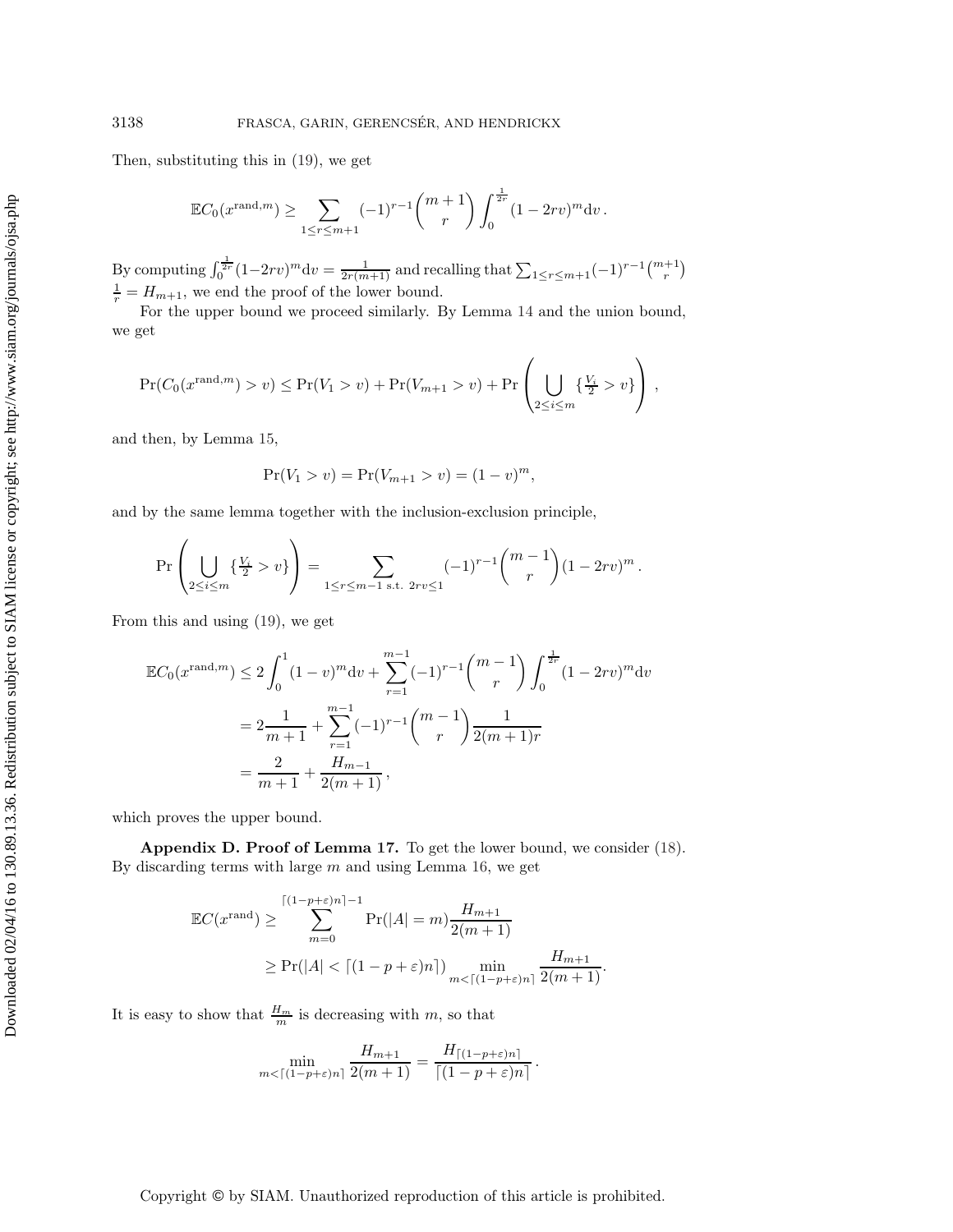Then,

$$
\Pr(|A| < \lceil (1 - p + \varepsilon)n \rceil) = 1 - \sum_{\substack{\lceil (1 - p + \varepsilon)n \rceil \\ w = 1}}^n \binom{n}{m} (1 - p)^m p^{n - m}
$$
\n
$$
= 1 - \sum_{m' = 0}^{\lfloor (p - \varepsilon)n \rfloor} \binom{n}{m'} p^{m'} (1 - p)^{n - m'}
$$

and, by the Hoeffding inequality,  $\sum_{m'=0}^{\lfloor (p-\varepsilon)n \rfloor} \binom{n}{m'} p^{m'} (1-p)^{n-m'} \le e^{-2\varepsilon^2 n}$ , which ends the proof of the lower bound.

For the upper bound, we proceed similarly. From now on, we assume that  $(1$  $p - \varepsilon$  $n \geq 2$ ; notice that the bound is trivially true otherwise. We consider [\(18\)](#page-11-4) and we split the summation into two terms: a first term with  $m \leq \lfloor(1-p-\varepsilon)n\rfloor$ , in which we use the trivial bound  $C_0(x^{\text{rand},m}) \leq 1$ , and the remaining sum in which we use the upper bound from Lemma [16,](#page-11-1) as follows:

$$
\mathbb{E}C(x^{\text{rand}}) \leq \Pr\left(|A| \leq \lfloor (1-p-\varepsilon)n \rfloor\right) + \Pr\left(|A| > \lfloor (1-p-\varepsilon)n \rfloor\right) \max_{m > \lfloor (1-p-\varepsilon)n \rfloor} \frac{4 + H_{m-1}}{2(m+1)}.
$$

By the Hoeffding inequality,  $Pr(|A| \leq \lfloor(1 - p - \varepsilon)n\rfloor) \leq e^{-2\varepsilon^2 n}$ . For the second term, it is easy to show that  $\frac{H_{m-1}+4}{m+1}$  is decreasing with m and hence

$$
\max_{m > \lfloor (1-p-\varepsilon)n \rfloor} \frac{4 + H_{m-1}}{2(m+1)} = \frac{H_{\lfloor (1-p-\varepsilon)n \rfloor} + 4}{2(\lfloor (1-p-\varepsilon)n \rfloor + 2)}.
$$

Finally we use the trivial bound  $Pr(|A| > |(1 - p - \varepsilon)n|) \leq 1$ .

Then, the formulation of the upper bound stated in the proposition, which is slightly weaker but has the advantage of not explicitly requiring us to assume  $(1 [p-\varepsilon]$  = 2, is obtained since  $H_{[(1-p-\varepsilon)n]} \leq H_{[(1-p-\varepsilon)n]}$  and in the denominator  $2|(1-p-\varepsilon)n|+4 \geq 2[(1-p-\varepsilon)n]+2.$ 

#### **REFERENCES**

- <span id="page-19-5"></span>[1] F. Bullo, R. Carli, and P. Frasca, *Gossip coverage control for robotic networks: Dynamical systems on the space of partitions*, SIAM J. Control Optim., 50 (2012), pp. 419–447.
- <span id="page-19-2"></span>[2] F. BULLO, J. CORTÉS, AND S. MARTÍNEZ, *Distributed Control of Robotic Networks*, Appl. Math. Ser., Princeton University Press, Princeton, NJ, 2009.
- <span id="page-19-6"></span>[3] J. CORTÉS, *Deployment of unreliable robotic sensor network for spatial estimation*, Systems Control Lett., 61 (2012), pp. 41–49.
- <span id="page-19-4"></span>[4] J. CORTÉS AND F. BULLO, *Coordination and geometric optimization via distributed dynamical systems*, SIAM J. Control Optim., 44 (2005), pp. 1543–1574.
- <span id="page-19-3"></span>[5] J. CORTÉS, S. MARTÍNEZ, T. KARATAS, AND F. BULLO, *Coverage control for mobile sensing networks*, IEEE Trans. Robotics Automation, 20 (2004), pp. 243–255.
- <span id="page-19-8"></span><span id="page-19-0"></span>[6] H. A. David and H. N. Nagaraja, *Order Statistics*, 3rd ed., Wiley, New York, 2003.
- [7] Q. Du, V. Faber, and M. Gunzburger, *Centroidal Voronoi tessellations: Applications and algorithms*, SIAM Rev., 41 (1999), pp. 637–676.
- <span id="page-19-7"></span>[8] P. ERDŐS AND P. RÉVÉSZ, *On the length of the longest head run*, in Topics in Information Theory, Colloquia Mathematical Society János Bolyai, Keszthely, Hungary, 1975, pp. 219–228.
- <span id="page-19-1"></span>[9] M. Franceschetti and R. Meester, *Random Networks for Communication*, Cambridge University Press, Cambridge, UK, 2007.